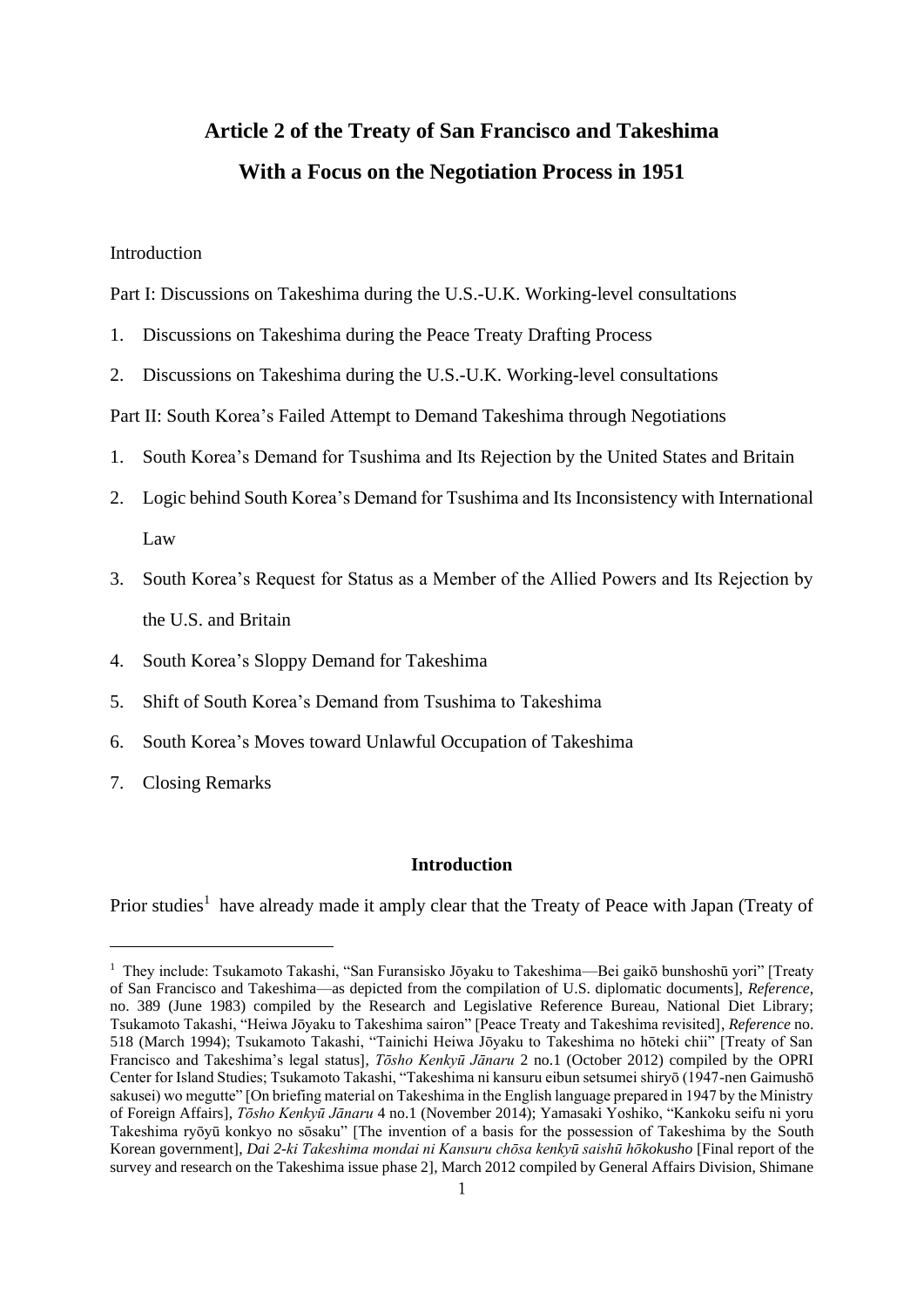San Francisco or San Francisco Peace Treaty hereafter) signed on September 8, 1951, and taking effect on April 28 the following year, officially confirmed that Japan retains Takeshima. Nevertheless, the Republic of Korea claims otherwise.

For instance, on page 30 of "Dokdo, Beautiful Island of Korea," a public relations booklet of the Ministry of Foreign Affairs of the Republic of Korea, it is stated:

Article 2(a) of the Treaty of Peace with Japan of 1951 provides, "Japan, recognizing the independence of Korea, renounces all right, title and claim to Korea, including the islands of Quelpart, Port Hamilton and Dagelet." Of Korea's some 3,000 islands, the said article refers to only Jejudo (Quelpart), Geomundo (Port Hamilton), and Ulleungdo (Dagelet) as examples. Therefore, the mere fact that Dokdo is not explicitly mentioned in the said article does not suggest that Dokdo is not included among those territories of Korea separated from Japan.

It was during the working-level consultations between the United States and the United Kingdom in 1951 that the wording of this article was de facto finalized. Therefore, in Part I of this paper, the author reviews discussions on Takeshima during the U.S.-U.K. working-level consultations in April and May 1951 for the purpose of reconfirming that the argument in "Dokdo, Beautiful Island of Korea" is inconsistent with the relevant facts. The author corroborates his argument with materials and documents he found in his recent overseas surveys.

Furthermore, "Dokdo, Beautiful Island of Korea" argues that, "in consideration of the Allied Powers' stance reflected in the Cairo Declaration of 1943 and SCAPIN 677 of 1946, it is evident that Dokdo is included among the territories of Korea separated from Japan." With

Prefecture; Fujii Kenji, "Tainichi Kōwa Jōyaku to Takeshima—Eikoku kokuritsu kōbunshokan shozō shiryō no kentō" [Treaty of San Francisco and Takeshima—examination of documents collected by the National Archives (United Kingdom)], *Tōsho Kenkyū Jānaru* 8 no.2 (March 2019); and Fujii Kenji, "San Furansisuko Heiwa Jōyaku ni okeru Takeshima no atsukai ni tsuite" [On how Takeshima is treated in the Treaty of San Francisco], *Tōsho Kenkyū Jānaru* 10 no.1 (October 2020).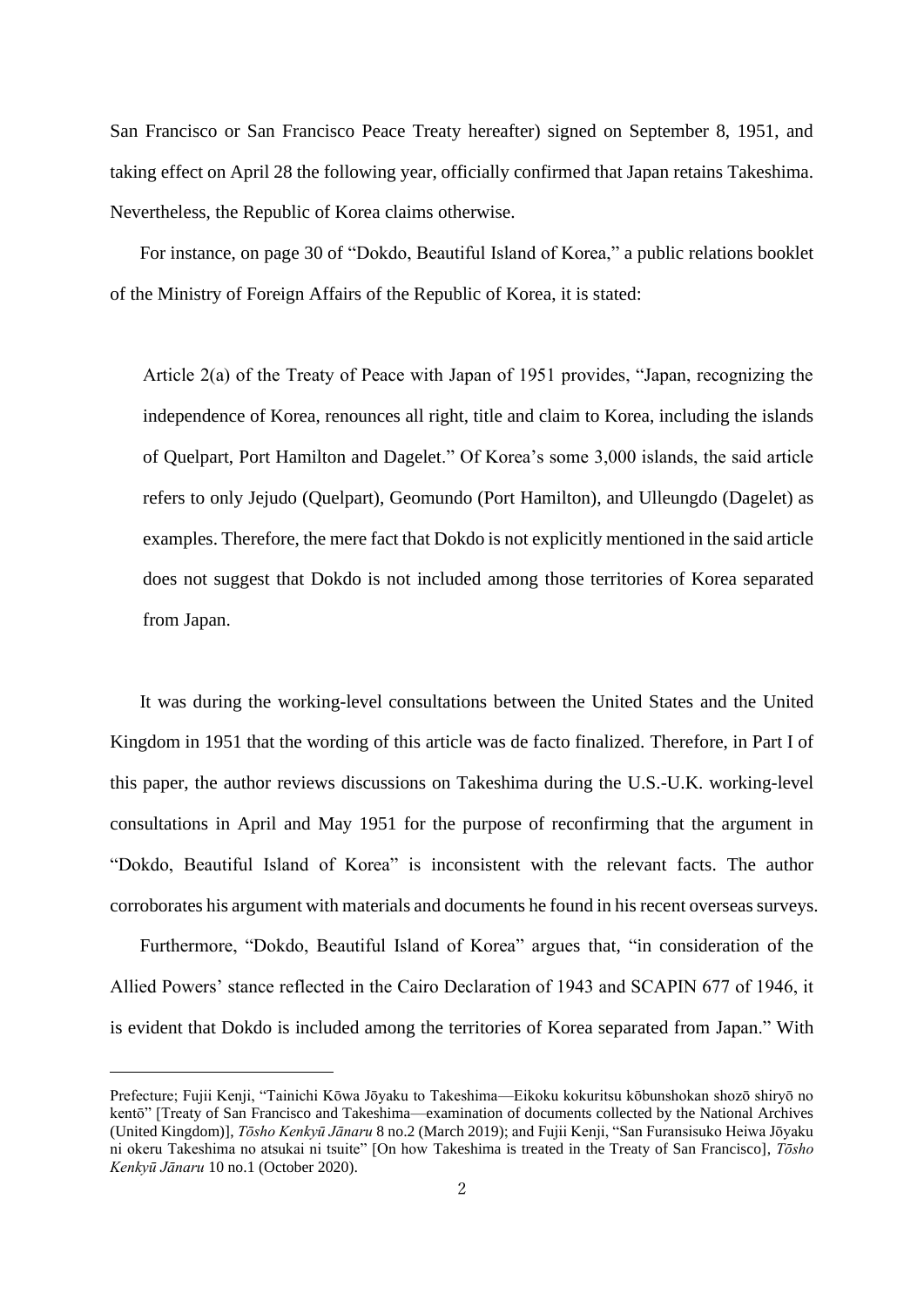this South Korean argument as backdrop, the author reviews in Part II on the discussions on Takeshima in the drafting process of the treaty in 1951, in which the U.S. and Australian repudiated South Korean demand. In contradiction to the South Korean assertion otherwise, it is clear that "the Allied Powers' stance" on Takeshima was not consistent with South Korea's argument that "Dokdo is included among the territories of Korea separated from Japan." Part II is devoted to the reconfirmation of this historical fact. In particular, the author will focus on the shift in South Korea's territorial claim from Tsushima to Takeshima.

It should be pointed out at the outset that many of the documents quoted were found in overseas archives and collected by the author in the course of field research commissioned by the Japan Institute of International Affairs.<sup>2</sup>

### Part I: Discussions on Takeshima during the U.S.-U.K. Working-level consultations

### **1.** Discussions on Takeshima during the Peace Treaty Drafting Process

The drafts of the peace treaty with Japan, which the U.S. Department of State had been preparing since 1947, proposed to take Takeshima away from Japan and to include it in a part of "Korea" that Japan should renounce. This policy on Takeshima, however, was reversed in 1949. In the treaty draft on the December 29, 1949, Article 3 of Chapter II "Territory" clauses included Takeshima in the list of islands that Japan would retain, while in Article 6, a provision on the renunciation of Korea, Takeshima was deleted from the list of islands belonging to Korea.

The Commentary made in July 1950 on the Draft Treaty of Peace with Japan on December

<sup>&</sup>lt;sup>2</sup> The author conducted research in The National Archives United Kingdom (TNA henceforth), the National Archives of Australia (NAA henceforth), the National Archives and Records Administration, USA (NARA henceforth), and the Archives New Zealand (ANZ henceforth). Quoted in the text with  $*$  were documents obtained as images by Streamgraph Inc., commissioned by the Office of Policy Planning and Coordination on Territory and Sovereignty, Cabinet Secretariat, from which the author benefitted. It should be stressed, however, that this paper is based on the author's personal view and does not necessarily reflect views of the Japan Institute of International Affairs, the Office of Policy Planning and Coordination on Territory and Sovereignty, Cabinet Secretariat, or Streamgraph Inc.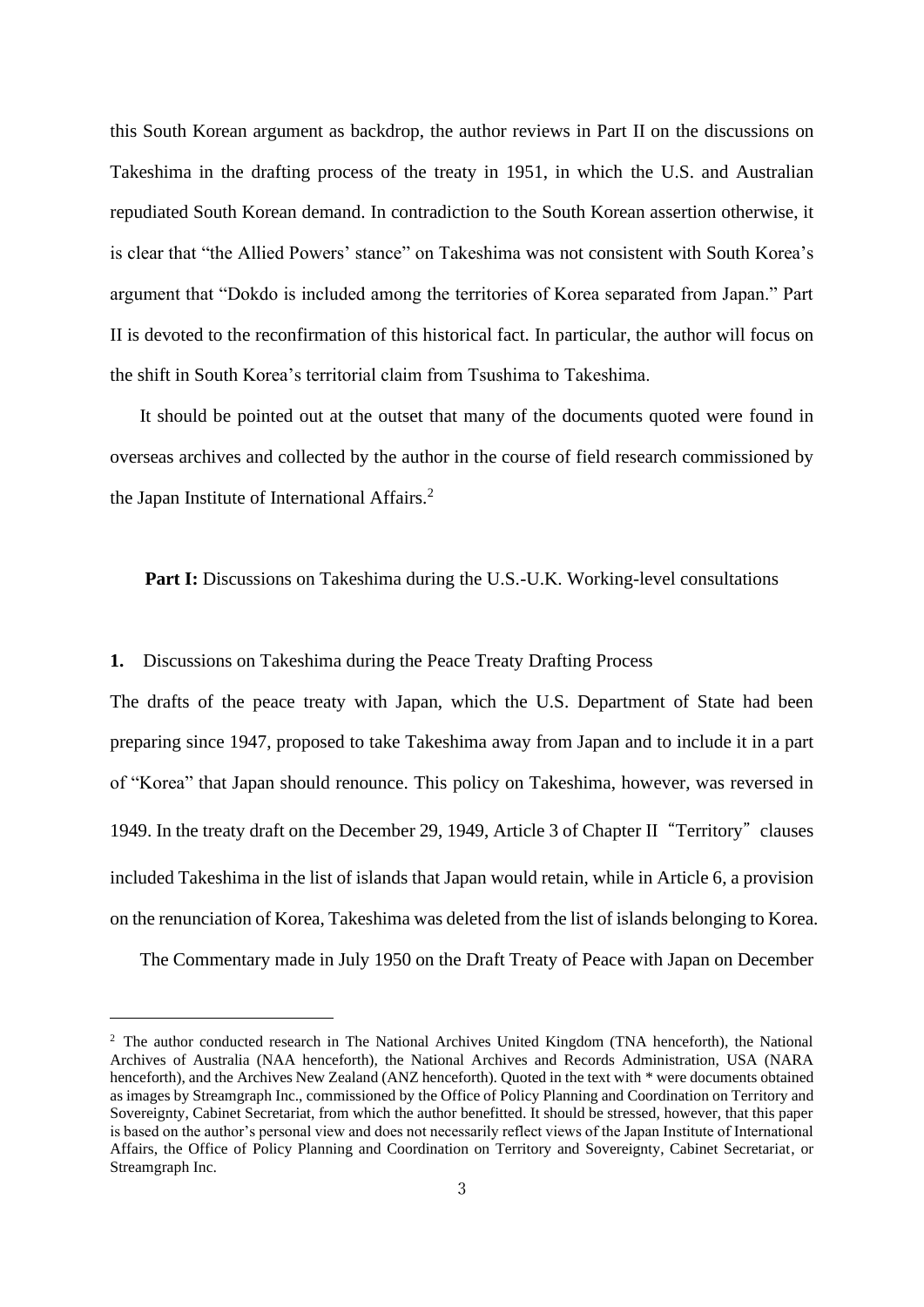29, 1949 prepared by the U.S. Department of State contains the following statement with respect to Article 3 (territorial clause) of the draft:

Takeshima (Liancourt Rocks)—the two uninhabited islets of Takeshima, almost equidistant from Japan and Korea in the Japan Sea—were formally claimed by Japan in 1905, apparently without protest by Korea, and placed under the jurisdiction of the Oki Islands Branch Office of Shimane Prefecture. They are a breeding ground for sea lions, and records show that for a long time Japanese fishermen migrated there during certain seasons. Unlike Dagelet Island a short distance to the west, Takeshima has no Korean name and does not appear ever to have been claimed by Korea.<sup>3</sup>

The U.S. government's position that Japan was to retain Takeshima was based on the understanding that Japan has territorial title of "continuous and peaceful display of national authority," or "effective occupation" over the island. The "Continuous and peaceful display of national authority" has functioned as one of the criteria for judgment in international adjudications. "Display of national authority" signifies that "a state actually treats a particular region as its own territory," including imposing taxes and providing approvals and licenses. One can say the display is "continuous and peaceful" when this state can demonstrate its power and authority in the said region repeatedly in a certain duration of time without protestations from others.<sup>4</sup>

Under the leadership of John Foster Dulles, who had been appointed Advisor to the Secretary of State of the U.S. government in April 1950, the text of the draft peace treaty prepared became much simpler in comparison with previous versions. For instance, no longer

<sup>3</sup> "COMMENTARY ON DRAFT OF PEACE WITH JAPAN" (NARA, RG59, Central Decimal File 1950-54 Box3006, 694.001/7-1750) and Tsukamoto Takashi (1994), *supra* note 1, p. 44.

<sup>4</sup> Tsukamoto Takashi, "Kokusaihō teki kenchi kara mita Takeshima mondai" [The Takeshima issue seen from the viewpoint of international laws], *Fujōri to tatakau* [Fighting the unreasonable] (Bungei Shunju Kikaku Shuppanbu, August 2017), p. 124–125.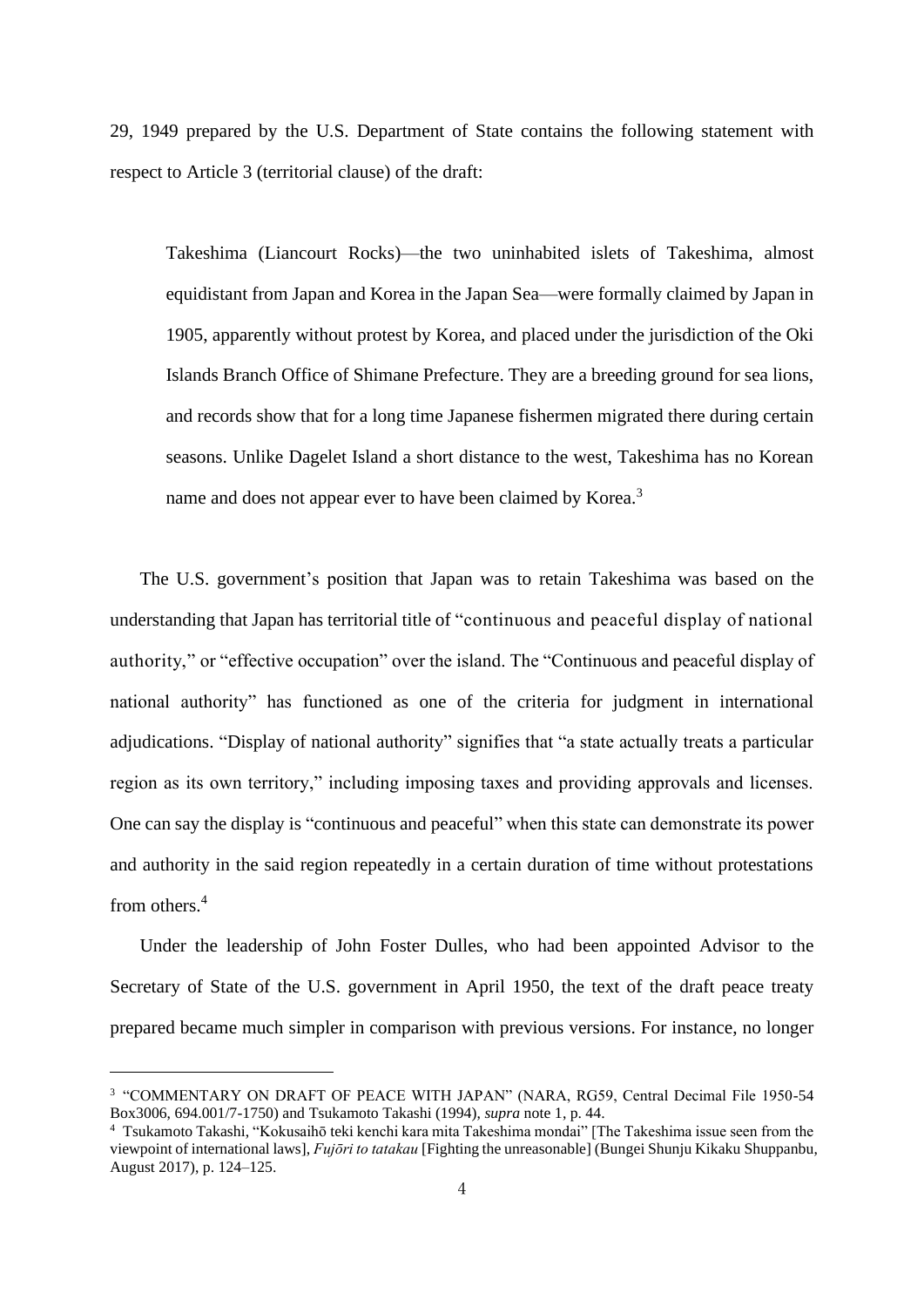did the draft include an article defining Japan's territory or an enumeration of islands belonging to Japan or attached maps. The article stipulating Japan's renouncement of Korean territory did not include which islands Japan was to abandon as a part of Korea. As shown in the October 1950 reply to Australia on the Seven Principles of the Peace Treaty with Japan, however, the U.S. position that Takeshima belonged to Japan remained unchanged.<sup>5</sup>

Meanwhile, the U.K. government was also in consultation with the Commonwealth members on the peace treaty with Japan. It was during the U.S.-U.K. working-level consultations in April through May 1951 that the two countries coordinated the texts of their respective treaty drafts. In the consultations, both the U.S. draft peace treaty, which was made on March 23, 1951 (U.S. March draft henceforth), as well as the U.K. draft peace treaty of April 7, 1951 (U.K. April draft henceforth) were out on the table and a U.S.-.U.K. joint draft of May 3, 1951 was made. The joint draft treaty was further revised when Dulles visited London for U.S.-U.K discussions in June 1951 to become the joint draft treaty of June 14, 1951 (revised U.S.-U.K. joint draft henceforth). In the course of revisions, the wording of articles related to the renouncement of Korea has been somewhat modified, but, after the draft of June 14,1951, the relevant text stayed the same when the Treaty of San Francisco was finalized.

## **2. Takeshima during the U.S.-U.K. Working-level consultations**

In the U.S.-U.K. working-level consultations<sup>6</sup> convened on April 25 through May 4, 1951, the U.S. and U.K. governments submitted their respective draft peace treaties.

<sup>5</sup> For details, see Saitō Kōhei, "Shiryōgun (1): Beikoku tainichi kōwa 7 gensoku ni taisuru Gōshū no shitsumonsho oyobi soreni taisuru Beikoku no kaitōsho" [Document Group (1) Questions Submitted by Australia to the United States Regarding the Seven Principles for a Peace Treaty with Japan, and the US Response] in the "Press Release on Collecting of Archive Materials on Territory and Sovereignty (Results to date with Relation to Takeshima)" on the webpage of the Japan Institute of International Affairs on September 10, 2019 (https://www2.jiia.or.jp/pdf/JIC/10910-press\_release\_takeshima\_attached.pdf ).

<sup>6</sup> On the U.S.-U.K. working-level consultations, see "Shiryōgun 2: Bei-Ei jimu reberu kyōgi oyobi 1951-nen 5 gatsu 3-nichi zuke Bei-Ei kyōdō sōan" [Document Group (2) Anglo-American Working-level Meetings and the Joint US-UK Draft of May 3, 1951] included in the earlier quoted "Press Release on Collecting of Archive Materials on Territory and Sovereignty (Results to date with Relation to Takeshima)" on the webpage of the Japan Institute of International Affairs on September 10, 2019 (https://www2.jiia.or.jp/pdf/JIC/10910 press\_release\_takeshima\_attached.pdf).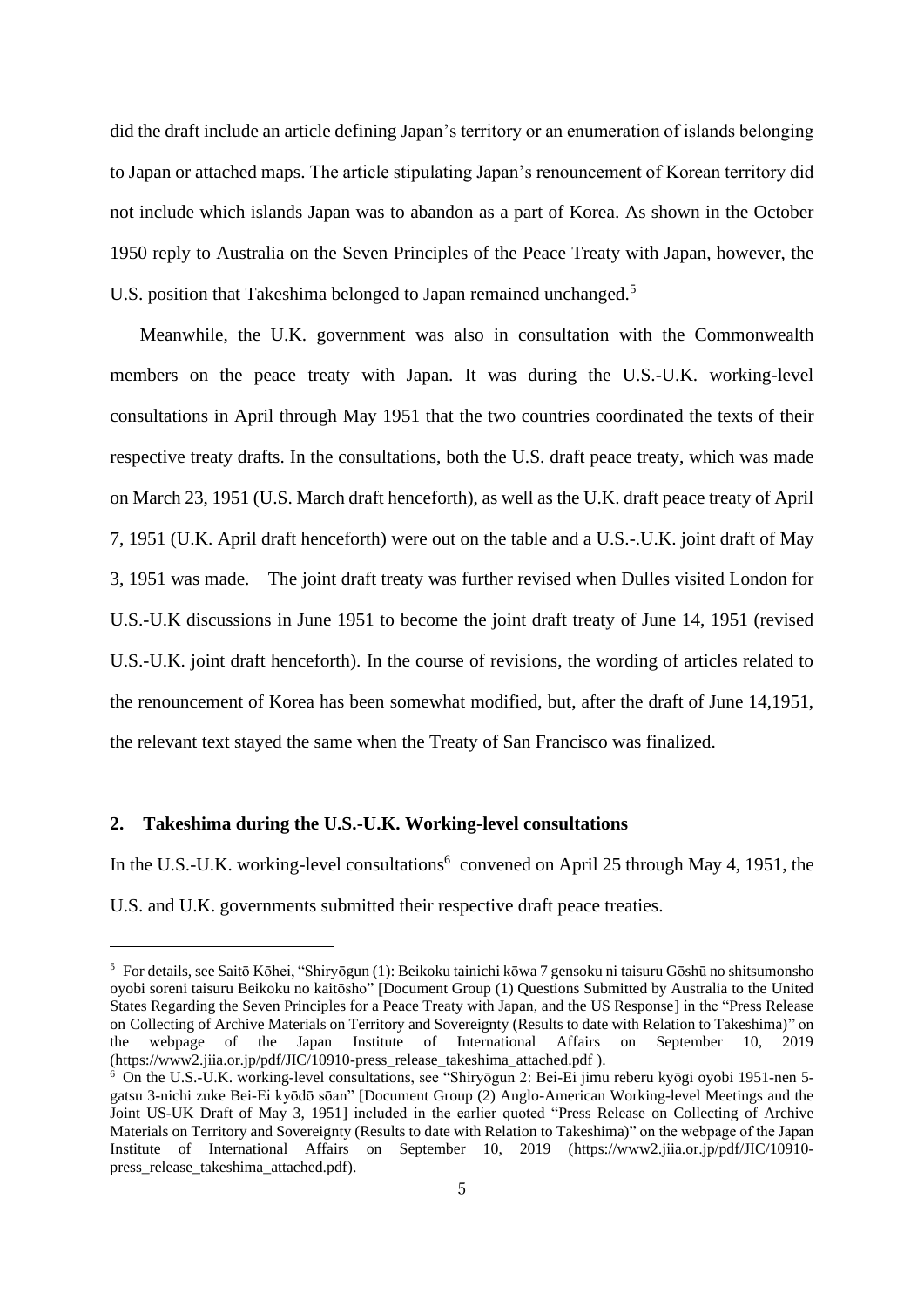In the U.S. March draft, Article 2 of Chapter 2 on sovereignty provided that "the Allies recognise the full sovereignty of the Japanese people over Japan and its territorial waters." Article 3 of Chapter 3 on territory provided that "Japan renounces all rights, titles, and claims to Korea, Formasa. and the Pescadores."<sup>7</sup> Article 1 of Part 1 on territorial clauses of the U.K. April draft, on the other hand, carried a map of Japan surrounded by a line within which Japan's sovereignty would be retained. With respect to the Sea of Japan, the line was drawn from a point between Korea and the island of Tsushima in the direction "with the islands of Oki-Retto to the south-east and Take Shima to the north-west," thereby putting Takeshima out of the areas that Japan would retain territorial sovereignty. Article 2 of the same section called for Japan to renounce "any claim to sovereignty over, and all right, title, and interest in Korea."<sup>8</sup>

<sup>&</sup>lt;sup>7</sup> "Japanese Peace Treaty: Attaches Provisional draft which is to be sent to H. M. Ambassador at Washington, intended to serve as preliminary working document" (TNA, FO371/92538, FJ1022/222) p.16 & p.18. <sup>8</sup> Tsukamoto Takashi (1994), *supra* note 1, p. 46, which was originally taken from the earlier quoted "Japanese Peace Treaty: Attaches Provisional draft which is to be sent to H. M. Ambassador at Washington, intended to serve as preliminary working document" (FO371/92538, FJ1022/222), p.15 & p.17. In Chapter 6, Section 1, "Completion of the map attached to U.K. draft peace treaty with Japan in March 1951 and reconfirmation of Korea's territorial right over Dokdo" in his book titled 독도 *1947:* 전후 독도문제와 한미일 관계 [Dokdo 1947: The Postwar Dokdo Issue and Tripartite Relations of Korea, the U.S, and Japan] (Paju: Dolbaege, August 2010) Jung Byung-Joon states that the attached map to the U.K. April draft had six meanings. Of these six meanings, the third signified that this map was not only a view of Britain, a major member of the Allies, alone but also a collective view held by members of the Commonwealth including Canada, Australia, New Zealand, South Africa, India, Pakistan, and Ceylon. In other words, Jung insists that the said map depicted the content of consensus reached at least among eight Commonwealth member countries as of March–April 1951, indicating that all of these countries had a common view that Dokdo was released from Japan to become a Korean territory (p. 579). Nevertheless, Jung failed to present grounds for his argument. Although the present author also conducted research of the literature to find what could endorse Jung's conclusion, the search proved to be futile. For instance, the New Zealand government expressed a view on the March U.S. draft that, in light of the need to assure that there would be no territorial dispute in the future over any island in the vicinity of Japan, it would be desirable to accurately confirm Japan's territory with the aid of a latitude-longitude location as proposed by the first article of the U.K. draft peace treaty. In my judgment, this merely indicated that the New Zealand government was in support of the British argument that it would be desirable to ascribe islands located between Japan and Korea to either country in a clear-cut fashion. It by no means argued that Takeshima should be taken out of Japan's territory. (While the aforementioned Tsukamoto Takashi (1994) claimed that this New Zealand government's view was attributed to FRUS (Foreign Relations of the United States) 1951 Vol.Ⅵ Part1 p.1060, it was discovered that the original document was actually included in NAA, Item ID: 217102 Japanese Peace Settlement 1st May - 31st May 1951.) (It is also recorded in Treaty, Draft, 23 Mar 1951 (NARA, RG59, Lot File 56 D 527 Records of the Office of Northeast Asian Affairs, Relating to the Treaty of Peace with Japan - Subject File, 1945-51, Box No.6). It should be pointed out that the text of Jung Byung-Joon's other work, "영국 외무성의 대일평화조약 초안·부속지도의 성립(1951.3)과 한국독도영유권의 재확인" [A Draft of Peace Treaty with Japan by British Ministry of Foreign Affairs, the Formation of the Map attached to it (March, 1951) and Reconfirmation of Korean Possession of Dokdo], 한국독립운동사연구 [Journal of Korean Independence Movement Studies] 24 (Institute of Korean Independence Movement Studies, August 2005) is almost identical with Chapter 6, Section 1 of aforementioned *Dokuto 1947-sengo Dokuto mondai to Kan-Bei-Nichi kankei*, but this treatise does not include the above-quoted argument (p. 153).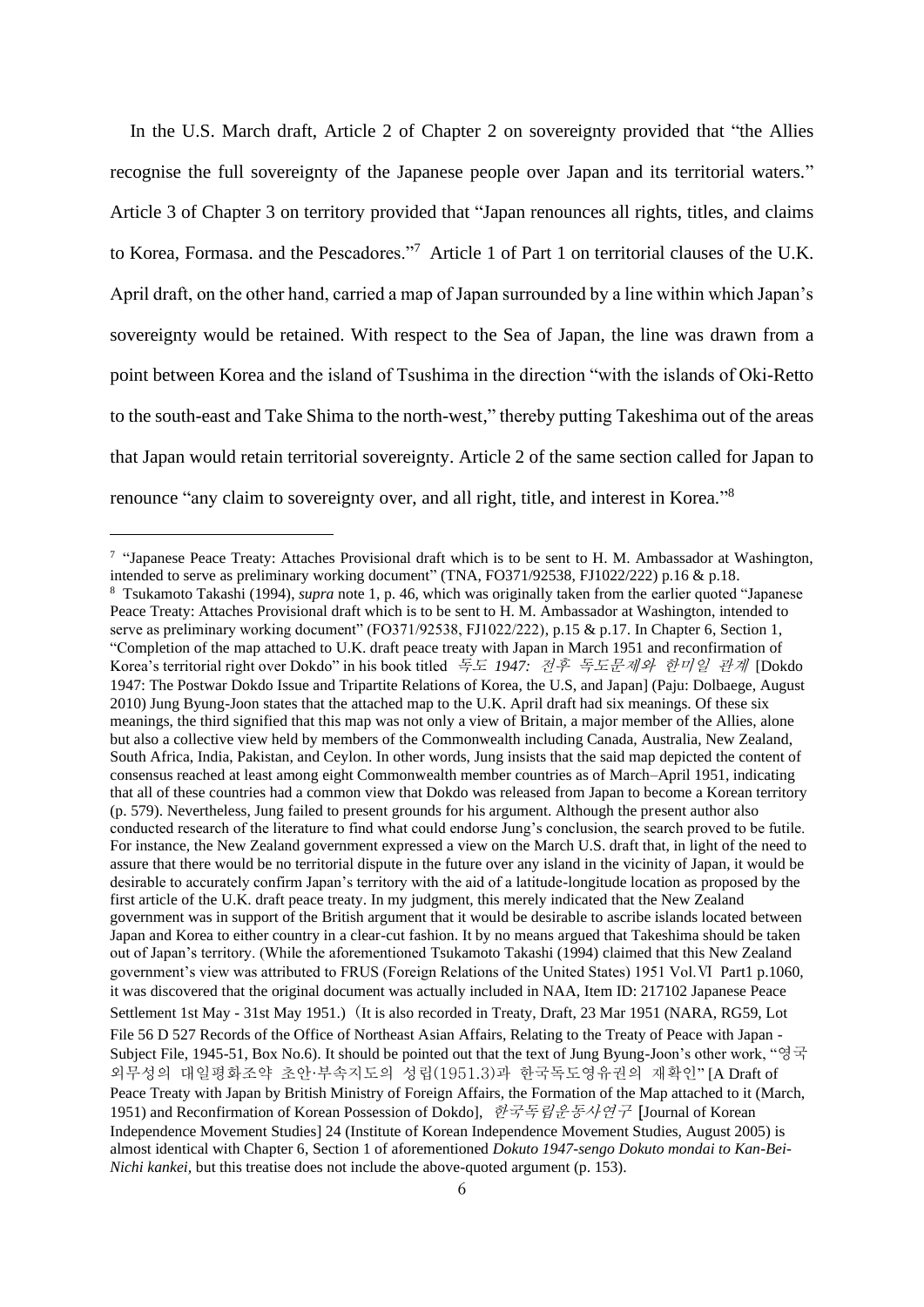The U.S.-U.K. joint draft produced as the result of the bilateral working-level consultations provided , in its Article 2, Chapter 2 on "Territory," that "Japan renounces all rights, titles, and claims in connection with Korea (including Quelpart, Port Hamilton, and Dagelet). Tsukamoto Takashi points out that, "in the process of completing the U.S.-U.K. joint draft, not only the U.K. idea of surrounding Japan with a line but also putting Takeshima out of this line were dropped, thus retaining Takeshima as a part of Japanese territory."<sup>9</sup>

Tsukamoto based his interpretation on the following two grounds. The first was the comments on the bilateral joint draft provided by the U.S. government, which said:

In the discussions at Washington the U.K. agreed to drop this proposal when the U.S. pointed to the psychological disadvantages of seeming to fence Japan in by a continuous line around Japan.... U.S. willingness to specify in the treaty that Korean territory included Quelpart, Port Hamilton and Dagelet also helped to persuade the British.  $10$ 

The other was the summary report of the seventh bilateral discussion on May 2, 1951, prepared by the U.K. government. The report stated:

Both Delegations agreed that it would be preferable to specify only the territory over which Japan was renouncing sovereignty. In this connection, United States Article 3 would require the insertion of the three islands: Quelpart, Port Hamilton and Dagelet.  $11$ 

<sup>9</sup> Tsukamoto Takashi (1994), *supra* note 1, p. 47. The quoted portion of the U.S.-U.K. joint draft is found in FRUS (Foreign Relations of the United States) 1951 Vol.Ⅵ Part1, p.1025. It is also recorded in Parts Ⅰ-Ⅱ: Peace Treaty (TNA, PREM8/1404).

<sup>&</sup>lt;sup>10</sup> FRUS (Foreign Relations of the United States) 1951 Vol.VI Part1, p.1061.

<sup>&</sup>lt;sup>11</sup> "Anglo-American meetings on Japanese Peace Treaty. Summary record of seventh meeting" (TNA, FO371/92547, FJ1022/376) p.66. Also, "Anglo-American meetings on Japanese Peace Treaty" (Japanese Peace Treaty (TNA, CO537/7103)), p. 240.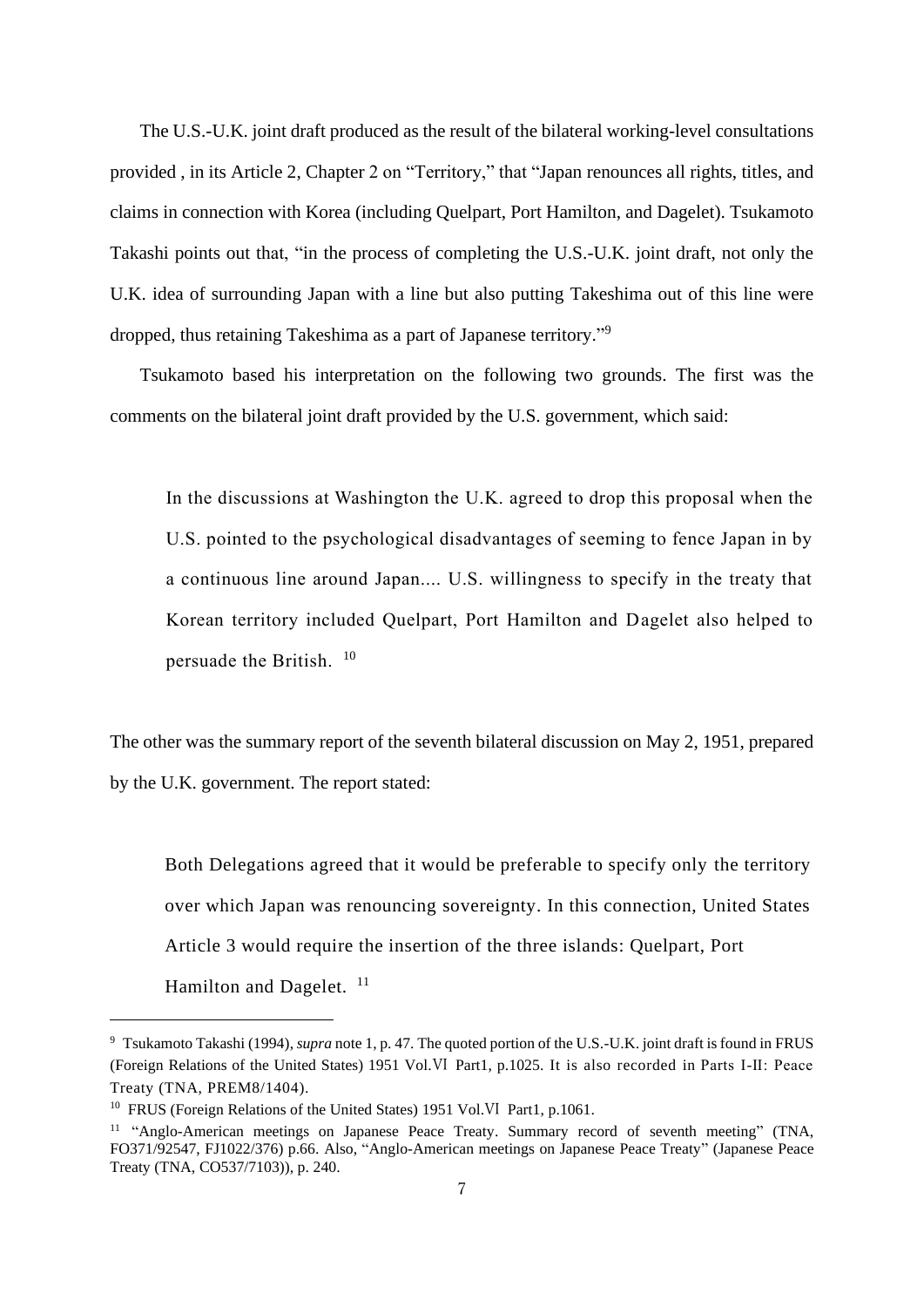A record of the discussion with a party of Dutch officials on the draft Japan peace treaty on May 29, 1951,  $12$  whose presence was recently confirmed by the author, endorses the above view of Tsukamoto. In the course of briefings on the U.S.-U.K. working-level consultations, the British side made the following explanation regarding the handling of Articles 2 and 3 of the U.S. March draft:

Mr. Johnston [the Head of Japan and the Pacific Affairs, British Foreign Office] said that the United States representatives had agreed to drop this article. He added that United Kingdom representatives had not insisted on Article 1 of the United Kingdom draft in view of the American preference for and expanded version of Article 3 of the United States draft.

With this newly discovered document, it has been reconfirmed that, at the U.S.-U.K. working-level consultations, the United States agreed to drop Article 2 of its U.S. March draft in return for which the British side agreed to withdraw Article 1 of its U.K. April draft. The two sides agreed to further articulating Article 3 of the U.S. March draft by specifying the islands to be returned to Korea.

Additionally, the following record of discussions also endorses the view that Article 3 of the U.S. March draft was revised to specify names of islands to be returned to Korea: "[The] British mentioned the desirability of disposing of islands between Japan and Korea by specific mention. (This might be done by inserting '(including Quelpart)' after 'Korea' in U. S. article  $3)$ ."<sup>13</sup>

<sup>&</sup>lt;sup>12</sup> "Discussion with a party of Dutch officials of the draft J.P.T. at the FO on 29th May" (TNA, FO 371/92553, FJ 1022/478) p.21. Also, "Summary record of meetings held at the foreign office on 29th May with the representatives of the Netherlands Government" (Japanese Peace Treaty (TNA, CO537/7104)), p.134.

<sup>&</sup>lt;sup>13</sup> "Check List of Positions Stated by U.S. and U.K. At April 25–27 meetings" (NARA: RG59, Central Decimal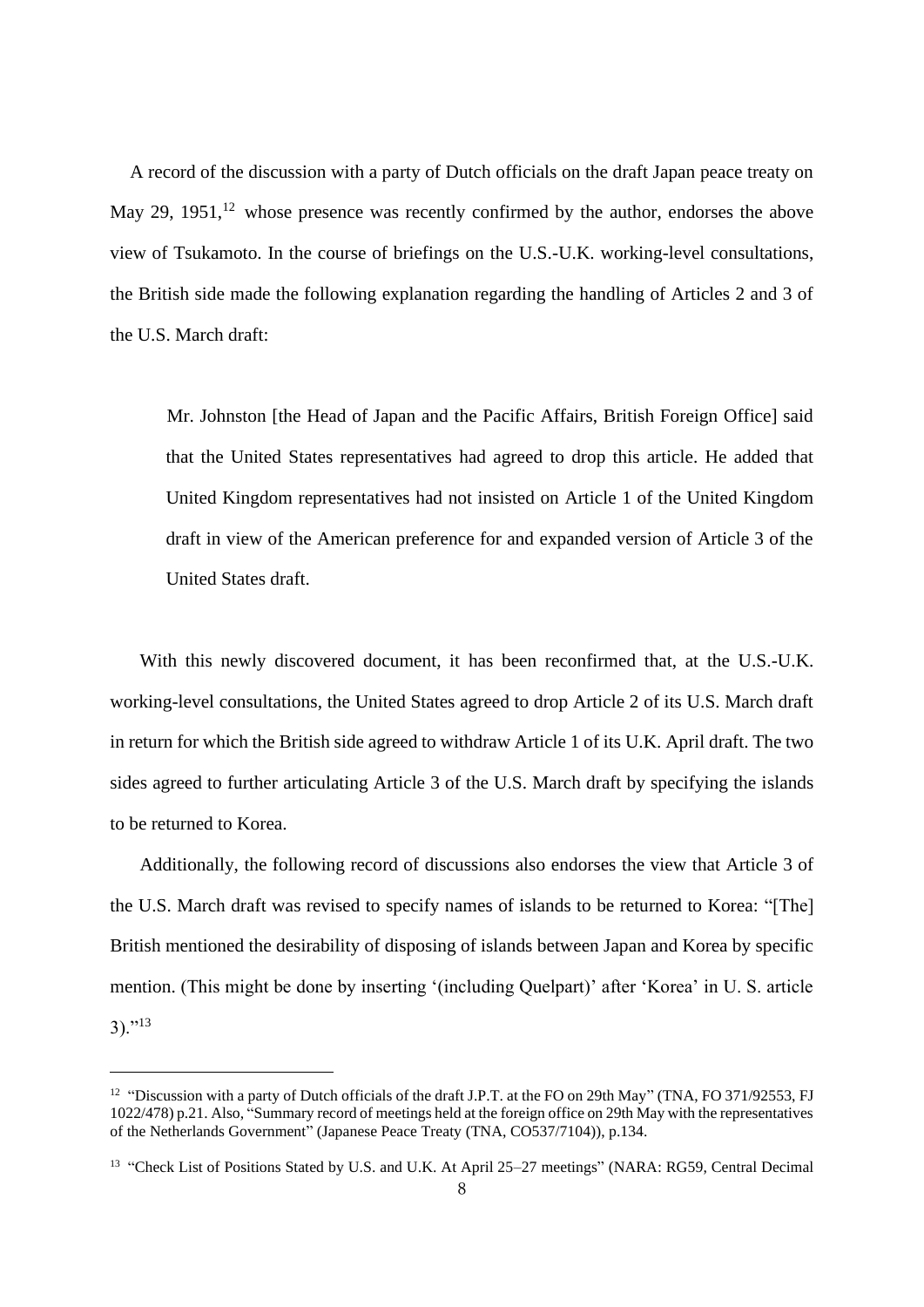This "desirability of disposing of islands between Japan and Korea by specific mention" had been a consistent argument for Britain throughout the drafting process of the peace treaty with Japan. On August 26 through September 2, 1947, a Commonwealth conference was convened in Canberra with the aim of exchanging views on drafting a peace treaty with Japan. The "Territorial, Political and General Clauses of the Treaty of Peace with Japan"<sup>14</sup> of August 27, 1947, prepared by the U.K. delegates pointed out that "(a) a large number of islands in waters immediately adjacent to Japan which should clearly remain under Japanese sovereignty; and (2) a number of islands between Hokkaido and Sakhalin, between Hokkaido and the Kuriles, and between Japan proper and Korea in regard to the disposal of which some dispute may be expected." Therefore, this document stressed, "[v]ery careful drafting of this section will be necessary in order to ensure that no islands are left in disputed sovereignty."

On November 20, 1950, the United Kingdom Liaison Mission in Japan(de facto U.K. embassy to the occupied Japan) sent a document titled "Certain matters affecting the present and future disposition of Japan's former island territories"<sup>15</sup> to the British Foreign Office in London. This document was prepared in response to the Dulles-led drafting of the peace treaty and influenced the drafting process of the British side. It should be noted that, in the section on "His Majesty's Government's policy," this document referred to the above-mentioned part of the document prepared for the 1947 Commonwealth Conference: "very careful drafting of this section will be necessary in order to ensure that no islands are left in disputed sovereignty."

In a document prepared on April 23, 1951, on the eve of the U.S.-U.K. working-level consultations, <sup>16</sup> the British Foreign Office deliberated the U.S. March draft. On Article 2 of

File 1950–54, BOX 3008, 694.001/4-2751).\*

<sup>&</sup>lt;sup>14</sup> "Territorial, Political and General Clauses of the Treaty of Peace with Japan" (NAA, Item ID: 140452 Pacific affairs - Canberra Conference Agenda - [Commonwealth Conference on Japanese Peace Settlement, Canberra, 1947]).

<sup>&</sup>lt;sup>15</sup> "Certain matters affecting the present and future disposition of Japan's former island territories" (TNA, FO371/83825 J10114/5), p. 86.

<sup>&</sup>lt;sup>16</sup> "Attaches new edition of draft brief on U.S. provisional draft peace treaty with Japan on which discussion will be held in Washington" (TNA, FO371/92543, FJ1022/302), p. 63.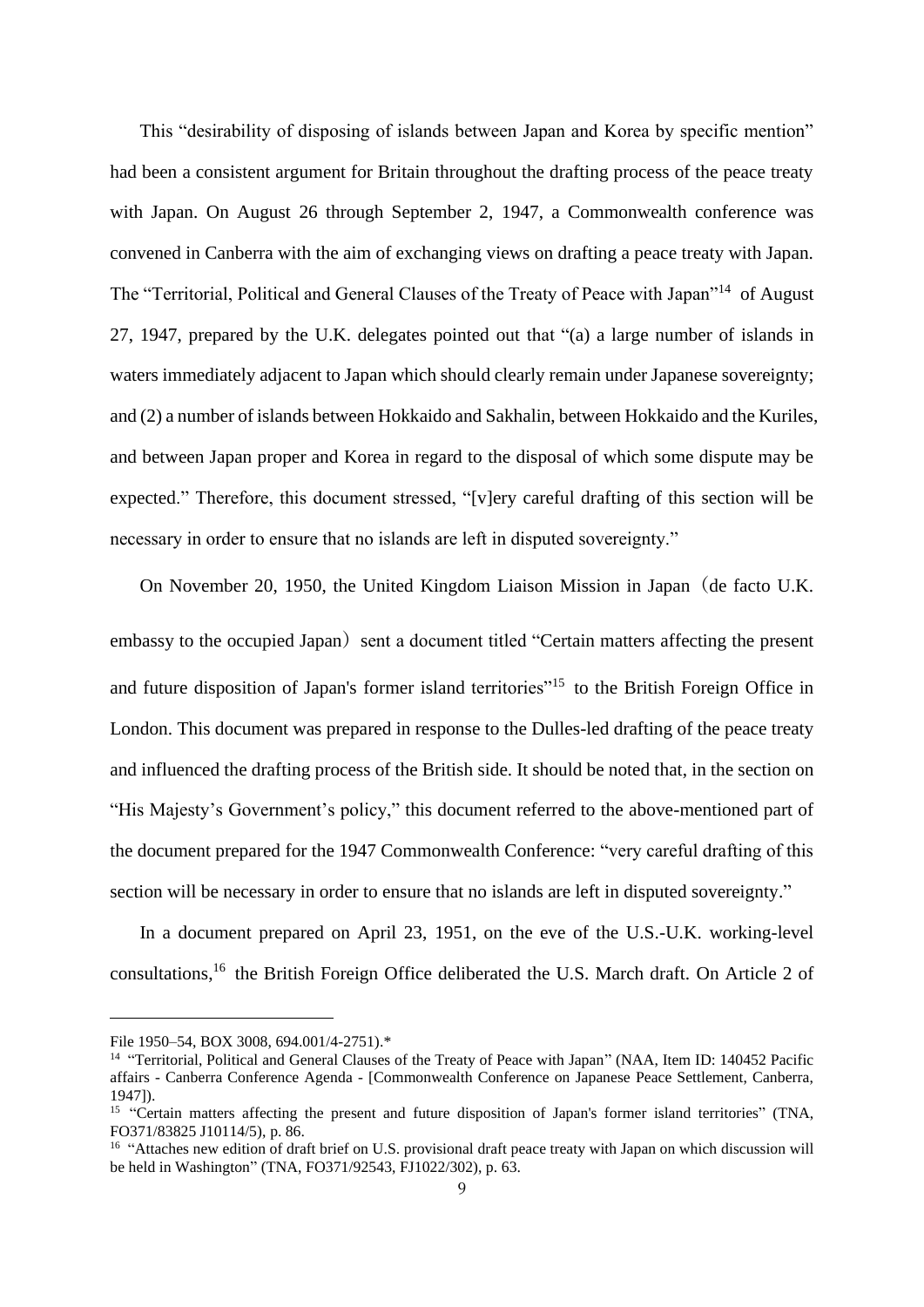this U.S. draft, which provided, "[t]he Allied Powers recognise the full sovereignty of the Japanese people over Japan and its territorial waters," the April 23 document stated, "Very careful drafting of this Section is essential in order to ensure that no islands near Japan are left in disputed sovereignty," and pointed out that "this Article [of the U.S. March draft] in its present form is too imprecise to meet the criterion set out above." The British Foreign Office was concerned that disputes over sovereignty of islands near Japan "might benefit the Soviet Union or other Communist States in Asia." One can detect in this document in 1951 a stronger sense of urgency compared to the document prepared for the abovementioned Commonwealth Canberra Conference in 1947.

In addition, in the same April 23 document, the British Foreign Office criticized that Article 2 and Article 3 ("Japan renounces all rights, titles and claims to Korea, Formosa, and the Pescadores") of the U.S. March draft, when combined, could lead to a sovereignty dispute over Quelpart and Takeshima as the draft failed to clarify who owned territorial rights to these islands. The British Foreign Office noted that while the Japanese people themselves had perceived Quelpart and Ulleungdo islands to be a part of Korea, "[i]f it is desirable to prevent future Korean acquisition of the Hornet Islands which are uninhabited, they might be retained by Japan." This statement reveals that, while the U.K. had put Takeshima outside of Japan's territorial line in its April draft, the position of the line in relation to Takeshima was arbitrary and the British side did not have any concrete reason to put the island outside of it.

From this it can be conjectured that the U.K. government was concerned with clarifying national boundaries, in hope of preventing sovereignty disputes over the islands. In other words, it was not much concerned with the attribution of each island situated between Japan and Korea itself. As soon as its concern of the boundary clarification was addressed, therefore, the U.K. government withdrew Article 1 of its draft, thereby dropping its proposal to enclose Japan with a line and place Takeshima out of Japan's territorial line. Consequently, the U.S. government's position that Takeshima should be retained by Japan was shared with Britain,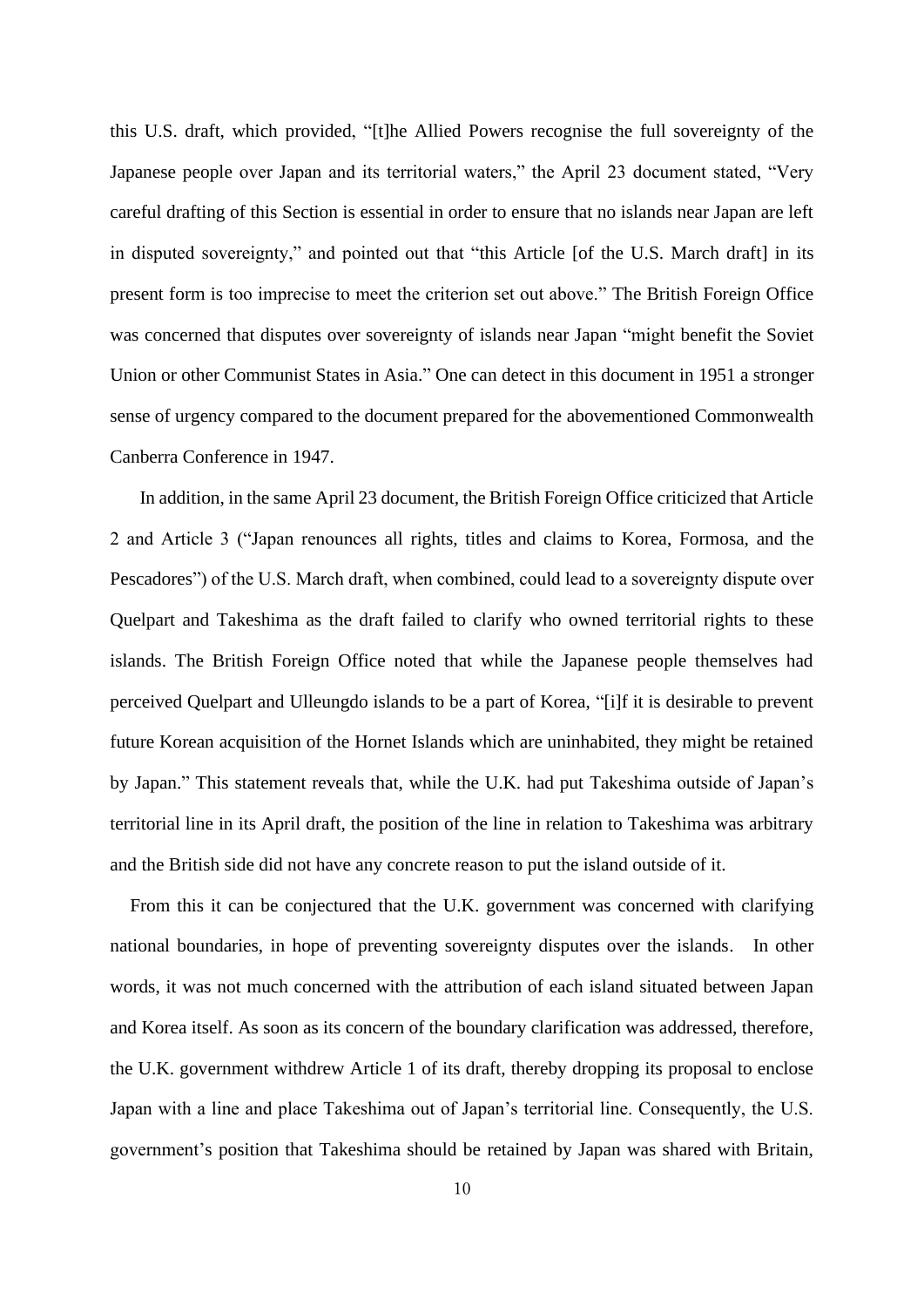making it the "Allied Powers' stance."

From the above process, it is obvious that, when Article 2 of Chapter 2 on "Territory" of the U.S.-U.K. joint draft proposed that "Japan renounces all rights, titles and claims to Korea (including Quelpart, Port Hamilton and Dagelet,)" the two government meant "Korea" did not include Takeshima. Thus, the fact that, in Article 2 (a), Chapter II on "Territory" of the Treaty of San Francisco, which stipulates, "Japan, recognizing the independence of Korea, renounces all right, title, and claim to Korea, including the islands of Quelpart, Port Hamilton and Dagelet," "Dokdo is not explicitly mentioned" means Takeshima is not a Korean but a Japanese territory under the Treaty.

# **Part II: South Korea's Failed Attempt to Demand Takeshima through Negotiations**

# **1. South Korea's Demand for Tsushima and Its Rejection by the United States and Britain**

In May 1951, the South Korean government requested the United States to revise the U.S. March draft; in July of the same year, it requested that the U.S.-U.K. joint draft be revised.<sup>17</sup> It should be pointed out that, as far as the "Territory" chapter of the San Francisco Peace Treaty was concerned, South Korea had not demanded Takeshima from the beginning. Indeed, it was Tsushima that the South Korean government demanded first.

On May 7, 1951, Kim Sae-Sun, acting South Korean Ambassador to the United States sent a letter to the U.S. Secretary of State Dean Gooderham Acheson. In this letter, he attached South Korean government's request dated April 27, 1951 concerning the U.S. March draft.<sup>18</sup> In this

<sup>&</sup>lt;sup>17</sup> The U.S. March draft was circulated in March 1951 to the South Korean government, while the revised U.S.-U.K. joint draft was circulated to the South Korean government on July 3 in the same year. See "Japanese Peace Treaty Negotiations – Alleged Cavalier Treatment of Other Allies by the United States" (NAA, Item ID: 140426 Japanese Peace Treaty – Drafts).

<sup>&</sup>lt;sup>18</sup> A letter from Kim Sae-Sun chargé d'affaires a.i to Dean Acheson, Secretary of the State May 7, 1951 (NARA: RG59, Central Decimal File 1950-54, BOX 3008, 694.001/5-751) \* The portion on the demand for Tsushima is found on page 2 of the request letter. See also Jung Byung-Joon, *Dokuto 1947-sengo Dokuto mondai to Kan-Bei-*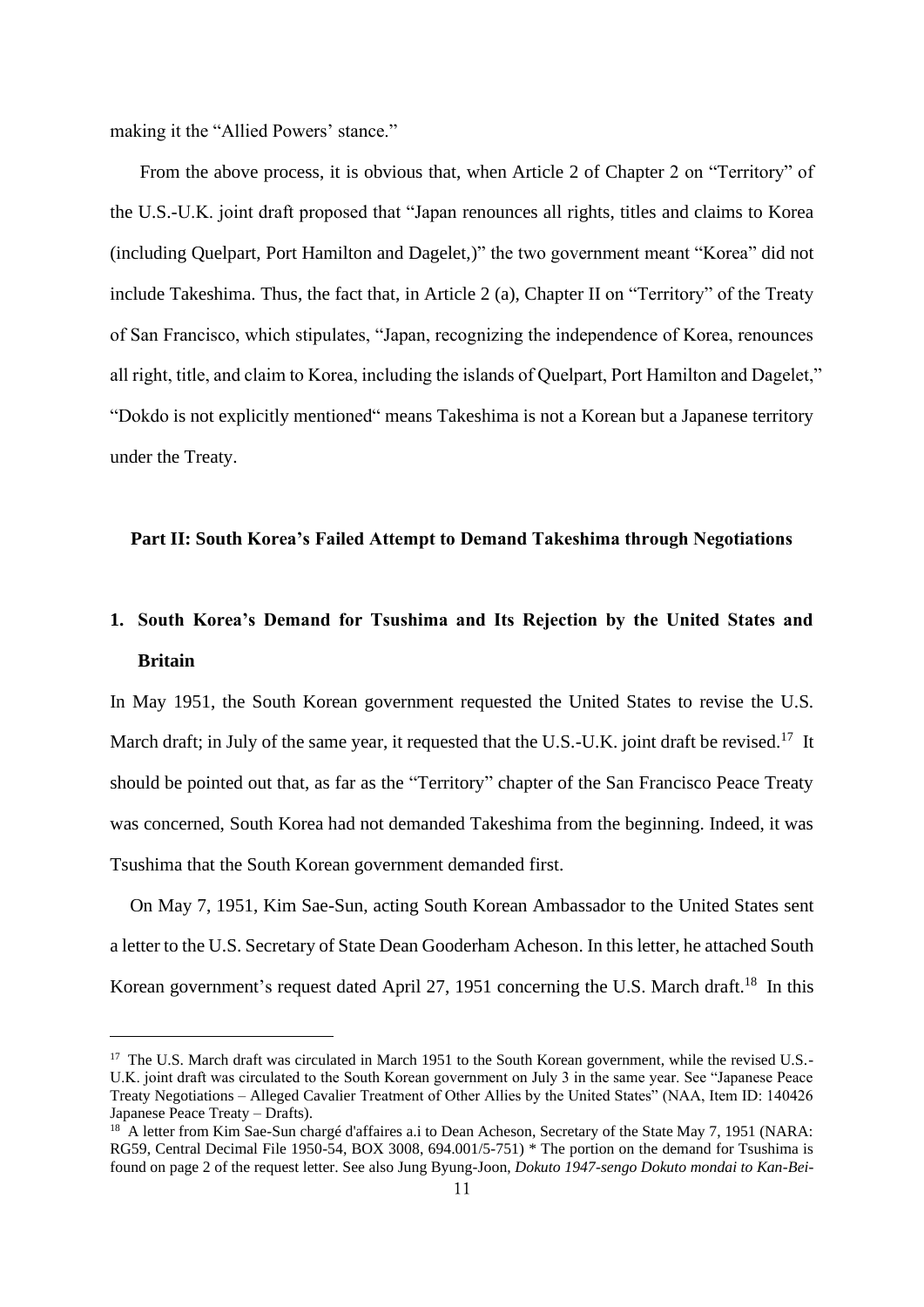attachment, the South Korean government, in relation to Article 3 (on Japan's renouncement of Korean territories), Chapter 3 on "Territory" of the draft, requested that Japan "return" Tsushima to Korea (p. 3).

The "Comments on Korean Note Regarding U. S. Treaty Draft"<sup>19</sup> with a handwritten "May 9" in the margin, which was found in the NARA, would be comments of the U.S. government to the South Korean requests on April 27, 1951. The South Korean requests were organized into eleven items,<sup>20</sup> of which the fifth was the request to return Tsushima to Korea. The U.S. government's comment to this fifth item was that the ground of the request was "extremely weak." In his meeting with Yang Yu-chan, South Korean ambassador to Washington, D.C., on July 9, 1951, Dulles rejected the South Korean request to "return" Tsushima, upon which Yang acknowledged in a meeting on July 19 that South Korea withdrew its request for Tsushima.<sup>21</sup>

In the letter of I Myo-Mook, South Korean minister to Britain, to U.K. Foreign Minister Herbert Morrison dated July 20, 1951, the South Korean government conveyed its requests regarding the peace treaty draft. The British Foreign Office reorganized the requests into the

*Nichi kankei* [Dokdo 1947-postwar Dokdo dispute and Korea-U.S.-Japan relations] (in Korean language), p. 709– 726.

<sup>&</sup>lt;sup>19</sup> "Comments on Korean Note Regarding U. S. Treaty Draft" (NARA, RG59, Lot54 JAPANESE PEACE TREATY FILES OF JOHN FOSTER DULLES, Box 8, Korea). \*

<sup>20</sup> According to Tsukamoto Takashi, "Kankoku no tai-Nichi heiwa jōyaku shomei mondai—Nicchō kōshō, sengo

hoshō mondai ni kanren shite" [The issue of Korea's signing of the Peace Treaty with Japan—in relation to Japan-Korea negotiations and postwar compensation], *Reference*, no. 494 (March 1992), p.97-98, South Korea made the following demands: (1) Korea should be specifically designated as allied powers; (2) Korea should be permitted to sign the treaty, as Poland was [a signee of ] the Versailles Treaty; (3) Japan's admission to the UN should be tied to Korea's; (4) Koreans in Japan should be accorded the status of the Allied nationals; (5) Tsushima should be "returned" to Korea; (6) Korea should be included in any Pacific security system; (7) The "MacArthur (fishing) Line" between Korea and Japan should be reserved in the treaty; (8) Korea should be permitted to seize all Japanese properties in Korea without regard to the exceptions listed in our draft; (9) Korea should have the same right as the Allied Powers to the restoration of Korean property in Japan; (10)Korea requests that it be made a party to the International Court of Justice; and (11) Korea should be specifically included as an Allied Power. These eleven items are almost identical to the contents of requests from (1) through (11) handwritten in the South Korean request documents on April 27.

<sup>&</sup>lt;sup>21</sup> "Memorandum of Conversation on July 9 & 19, 1951" (NARA, RG59, Lot54 JAPANESE PEACE TREATY FILES OF JOHN FOSTER DULLES, Box 8, Korea), FRUS (Foreign Relations of the United States) 1951 Vol.Ⅵ Part 1, p.1183–1184 and p.1202–1206, Tsukamoto Takashi (1983), *supra* note 1, p. 58–63, and Tsukamoto Takashi (1994), *supra* note 1, p. 48–49.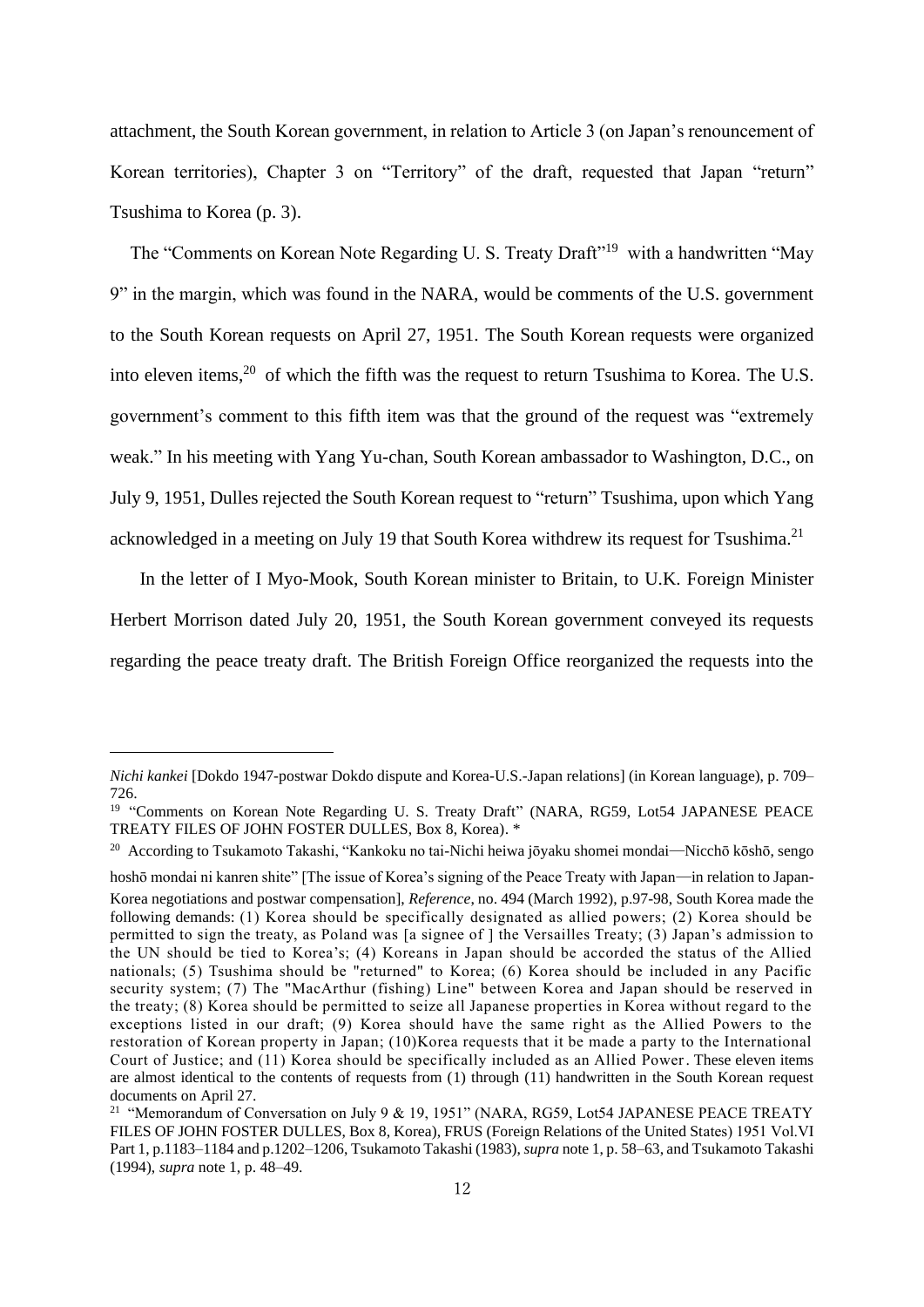following nine items<sup>22</sup> (see table 1).

Table 1. South Korean government's requests submitted to the U.K. government on July 20, 1951

- 1. The term "Allied Power" should be defined specifically include Korea (Preamble)
- 2. Any future status which may be acquired by Japan in connection with an application for membership in the United Nations should be limited to a status equivalent to that enjoyed by South Korea (Preamble)
- 3. Korean residents in Japan should be treated as citizens of an Allied Powers member. (Preamble)
- 4. The island of Tsushima should be transferred from Japan to Korea. (Chapter 3: Territory)
- 5. Special consideration should be given to the importance of Korea in the maintenance of peace and security in the Pacific. (Chapter 4: Security)
- 6. The MacArthur Line should be maintained. (Chapter 5: Political and Economic Clauses)
- 7. While Allied Powers can protect their rights through bilateral agreements, Korea does not have such agreements due to forty years of the Japanese occupation. The relevant article should be revised so that Korean rights are equally protected with other countries having bilateral agreements with Japan. (Chapter 5: Politics and Economy)
- 8. It should be recognized that Japanese properties in Korea and Korean properties in Japan belong to Korea. (Chapter 6: Claims and Property)
- 9. South Korea should be made a party to the International Court of Justice. (Chapter 7: Settlement of Disputes)

These requests to Britain were almost identical to South Korea's requests to the U.S.

<sup>&</sup>lt;sup>22</sup> "Encloses Korean comments and suggestions on J.P.T." (TNA, FO371/92570, FJ1022/799), p.27–28. See p.33– 39 for the South Korean request.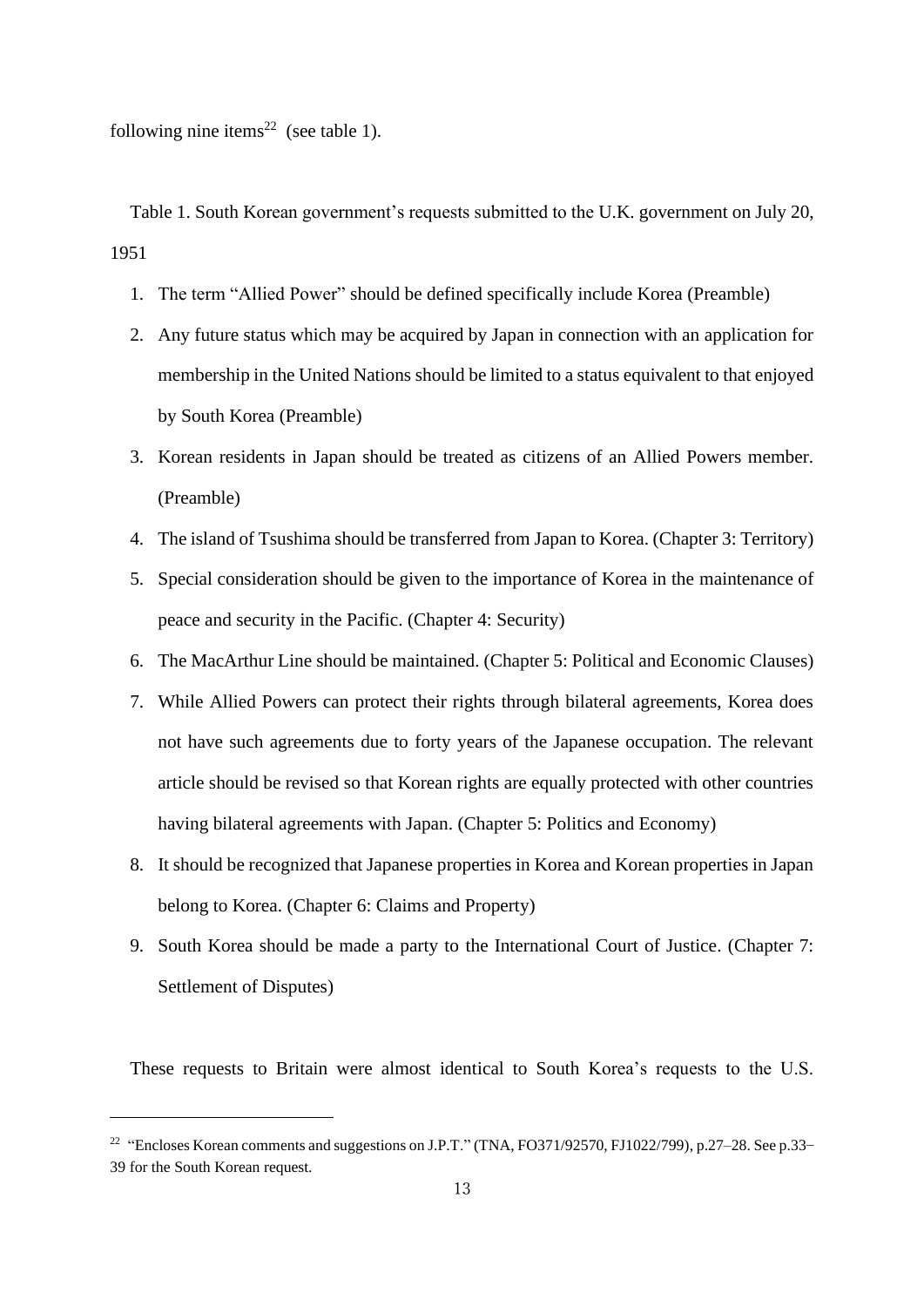government on April 27, 1951. As can be detected from the South Korean reference to "Territory" as Chapter 3, these requests were based not on the revised U.S.-U.K. joint draft but on the U.S. March draft. (In the former, "Territory" constituted Chapter 2, instead.) Even though the revised U.S.-U.K. joint draft of June 14, 1951, had already been shared with South Korea, South Korea did not base its requests on that draft.

On August 2, 1951, the British Foreign Office tabulated requests regarding the peace treaty with Japan submitted from various countries concerned and comments on them.<sup>23</sup> In response to South Korea's demand for the return of Tsushima, the comment said, "This is unacceptable because Tsushima has been Japanese since the dawn of Japanese history and inhabitants are Japanese by speech, race, and choice." Subsequently on August 17, in a letter from the British Foreign Office to Minister I Myo-Mook<sup>24</sup> responding to the South Korean requests, the U.K. government turned down South Korea's demand for Tsushima, pointing out that "the island is Japanese and should remain part of Japan."

# **2. Logic behind South Korea's Demand for Tsushima and Its Inconsistency with International Law**

Well-known incidents surrounding South Korea's demand for Tsushima occurred on August 17, 1948, and January 7, 1949, in the form of remarks made by I Seung-Man, the first president of South Korea, immediately following the founding of the Republic of Korea government. It was, however, Chung Moon-Kee that had demanded the return of Tsushima earlier. Appointed as Fisheries Bureau Chief of the Ministry of Agriculture, the United States Army Military Government in Korea, in July 1947, Chung was an expert in fisheries administration. In his

<sup>&</sup>lt;sup>23</sup> "State Department would still like Mr. Fitzmaurice to go the U States" (TNA, FO371/92574, FJ1022/876), p.56–68 (see p. 56). An identical document is found in "JAPANESE PEACE TREATY: PROPOSED AMENDMENTS WITH COMMENTS" (TNA, CO 537/7106), p.269–283 and p.375–387 (see p. 271 & 375). This document was produced for the benefit of Gerald Gray Fitzmaurice, legal counsel to the British Foreign Office, who was on his way to the United States to assist finalization of the peace treaty.

<sup>&</sup>lt;sup>24</sup> "Encloses a confidential communication on Korea's wish to participate in the JPT and request immediate attention" (TNA, FO371/92572, FJ1022/847), p.130–135 (see p. 133).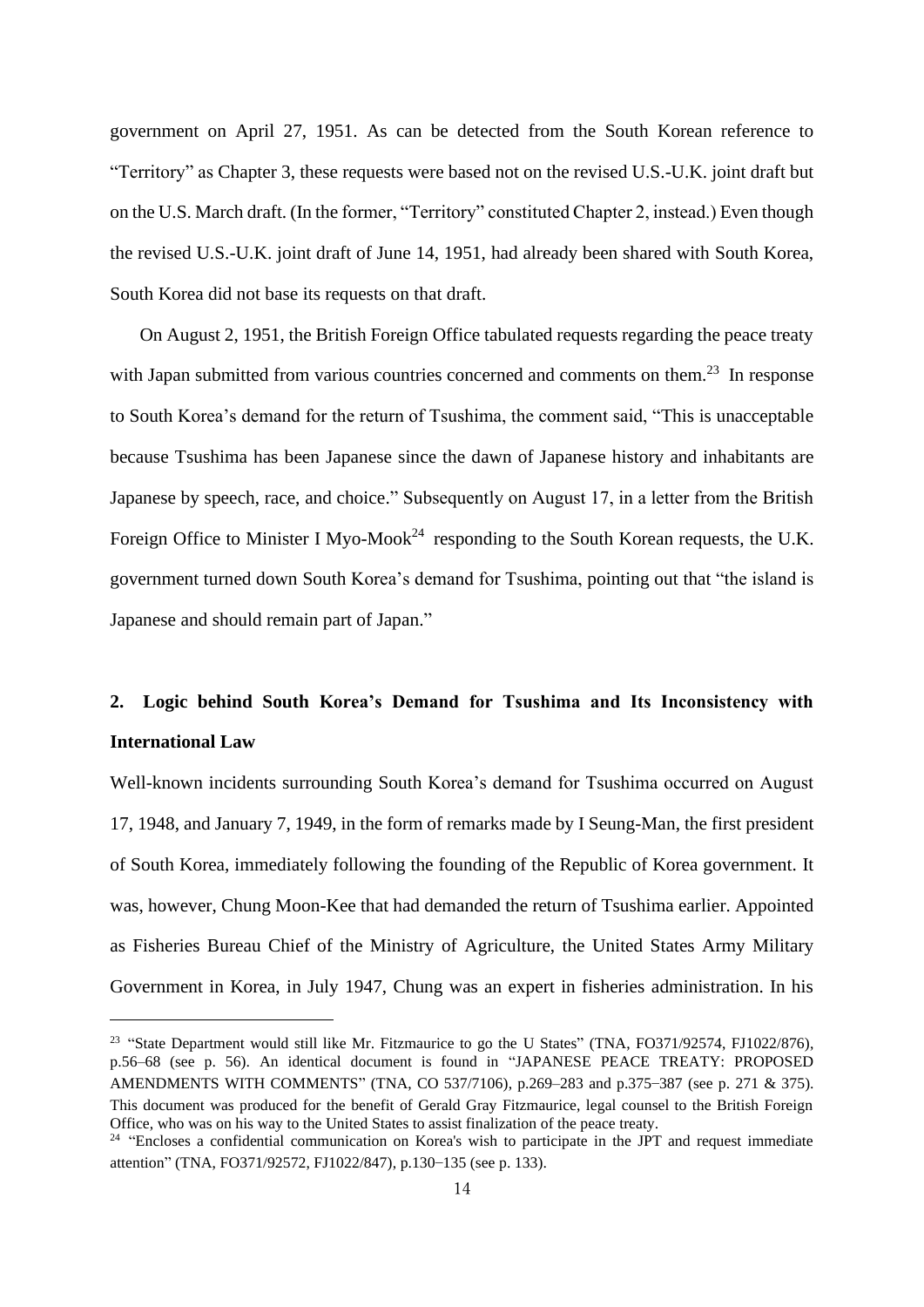treatise entitled "the attribution of Tsushima to Korea and Perpetuation of Peace in the Orient," which was dated "October 15, 1945, National Fisheries University of Busan," Chung stressed, "[i]n order to secure peace in East Asia in days to come, we must deprive Japan of a base for its political and military conspiracies and schemes by confirming that Tsushima belongs to Korea." $^{25}$ 

Chung contributed a memoir to the daily *Hankook Ilbo* on December 10, 1977, in which he reminisced that, having read MacArthur's "statement on the range of Japanese territory" issued immediately after Japan's defeat, he thought that Japan's territory would be limited to four main islands and Tsushima would not be included in it. It is conjectured that Chung was referring to the U. S. Initial Post-Surrender Policy for Japan issued on September 6, 1945, which stipulated, "Japan's sovereignty will be limited to the islands of Honshu, Hokkaido, Kyushu, Shikoku and such minor outlying islands as may be determined, in accordance with the Cairo Declaration and other agreements to which the United States is or may be a party." This, however, did not at all include a decision that Tsushima would be excluded from Japanese territory.

In a February 19, 1948, daily *Dong-A Ilbo* article titled "the Attribution of Tsushima to Korea Proposed at Legislature," it was reported that a member of the legislature Heo Gan-yong had proposed that the issue of reinstituting Tsushima as a Korean territory should be submitted to the peace conference with Japan lest an aggressive Japan might rise again, using Tsushima as a base for invading the Asian continent and disturbing the peace in East Asia. It was also reported that fifty-nine of Ho's colleagues supported his proposal and that it had been submitted to the general assembly of the legislature on February 17.<sup>26</sup>

<sup>25</sup> Korea Fisheries Technology Association ed., 한국수산기술협회 [Treatises and essays of the *Tosan* Dr. Chung Moon-Kee in commemoration of his 70th birthday] (in Korean language, April 1968), p. 170. In an article in *Hankook Ilbo* on December 11 and 13, 1977, however, Chung complained that all the influencers of the time were uninterested in the appeal for the "return" of Tsushima. He also complained that President I Seung-Man's 1948 statement was issued far too late.

<sup>&</sup>lt;sup>26</sup> "The Stenographic Records of the Provisional Legislature of the Republic of Korea, No. 208" (February 17, 1948) in Volume 5 of *the Stenographic Records of the Provisional Legislature of the Republic of Korea* compiled by the National Assembly of the Republic of Korea (May 1999) does not, for reasons unknown, contain the record of deliberation on the demand to recover Tsushima (see p. 371–393).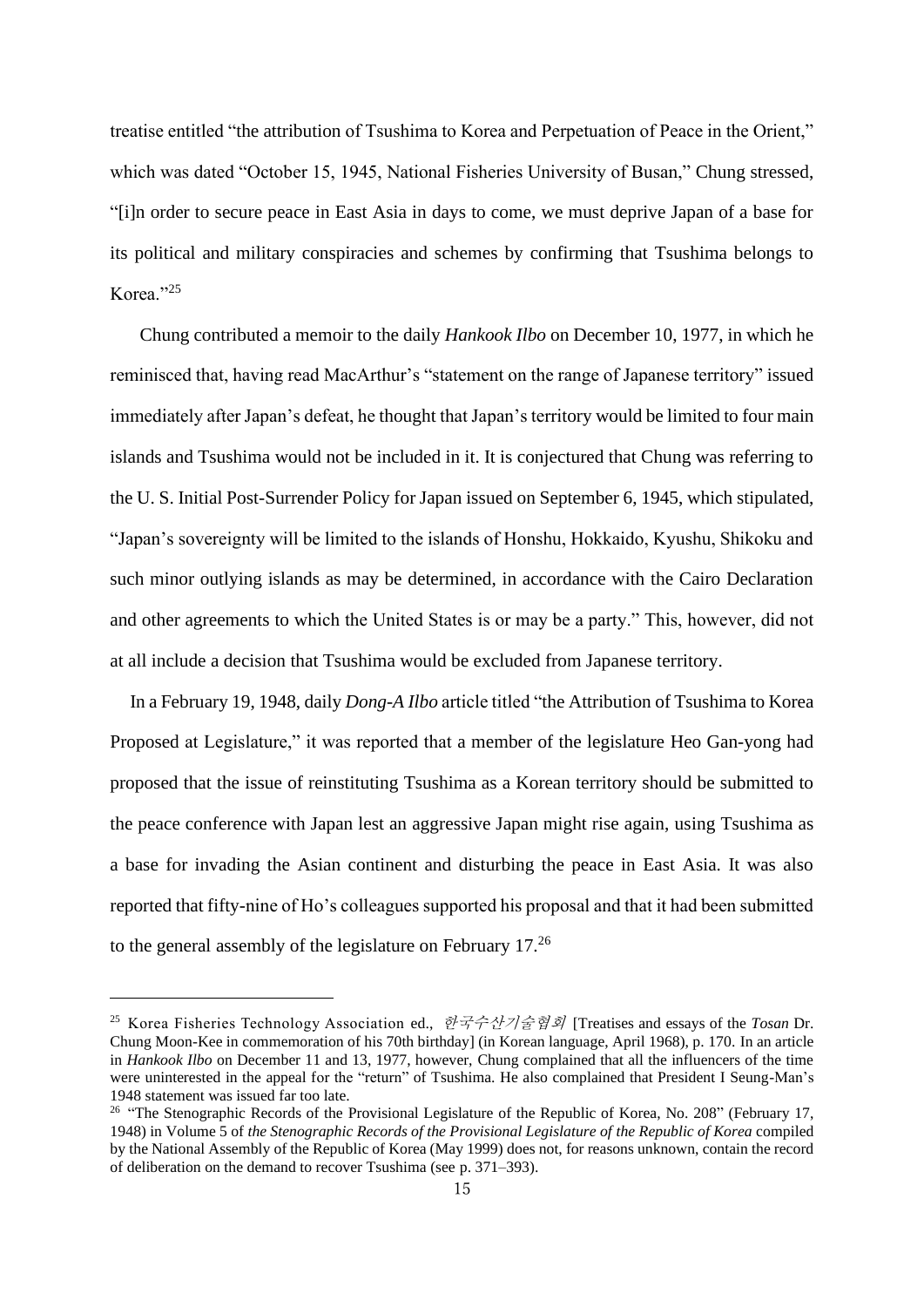The daily *Chosun Ilbo* issued on January 8, 1949, reported that, at a press conference on January 7, 1949, a reporter asked how far back President I Seung-Man intended to demand reparations from Japan. In reply, President I said, "While, personally, I wish to go back some 350 years to the Japanese invasions of Korea of 1592–1598 (Imjin War), I should first demand reparations at least for the past forty years as well as the return of Tsushima."

All these arguments heard inside Korea based their demands for Tsushima either on the security need to prevent another attempt by Japan at invasion or on the right to reparations from Japan. A different argument for the "return" of Tsushima was included in the April 27, 1951 requests submitted to the U.S. government (which were almost identical to the July 20 requests presented to the U.K. government):

> In the firm belief that justice is the only basis for a lasting peace, the Government of the Republic of Korea requests that a thorough study be given to the territorial status of the Islands of Tsushima. Historically, the two islands called Tsushima were Korean territory until forcibly and unlawfully taken over by Japan. In paragraph number 5 [of the U.S. March draft], Japan is ordered to hand over to the Union of Soviet Socialist Republics the southern half of Sakhalin, all adjacent islands and, in addition, the Kurile Islands. In the belief that Korea should be accorded full and equal justice and equality of treatment, the Republic of Korea requests that Japan specifically renounce all right, title and claim to the Islands of Tsushima and return them to the Republic of Korea.

As this quote shows, the Republic of Korea argued that it had the same right as the Soviet Union had and demanded the "return" of Tsushima. It argued that it was entitled to similar treatment as the Soviet Union, which was proposed to be the recipient of "the southern half of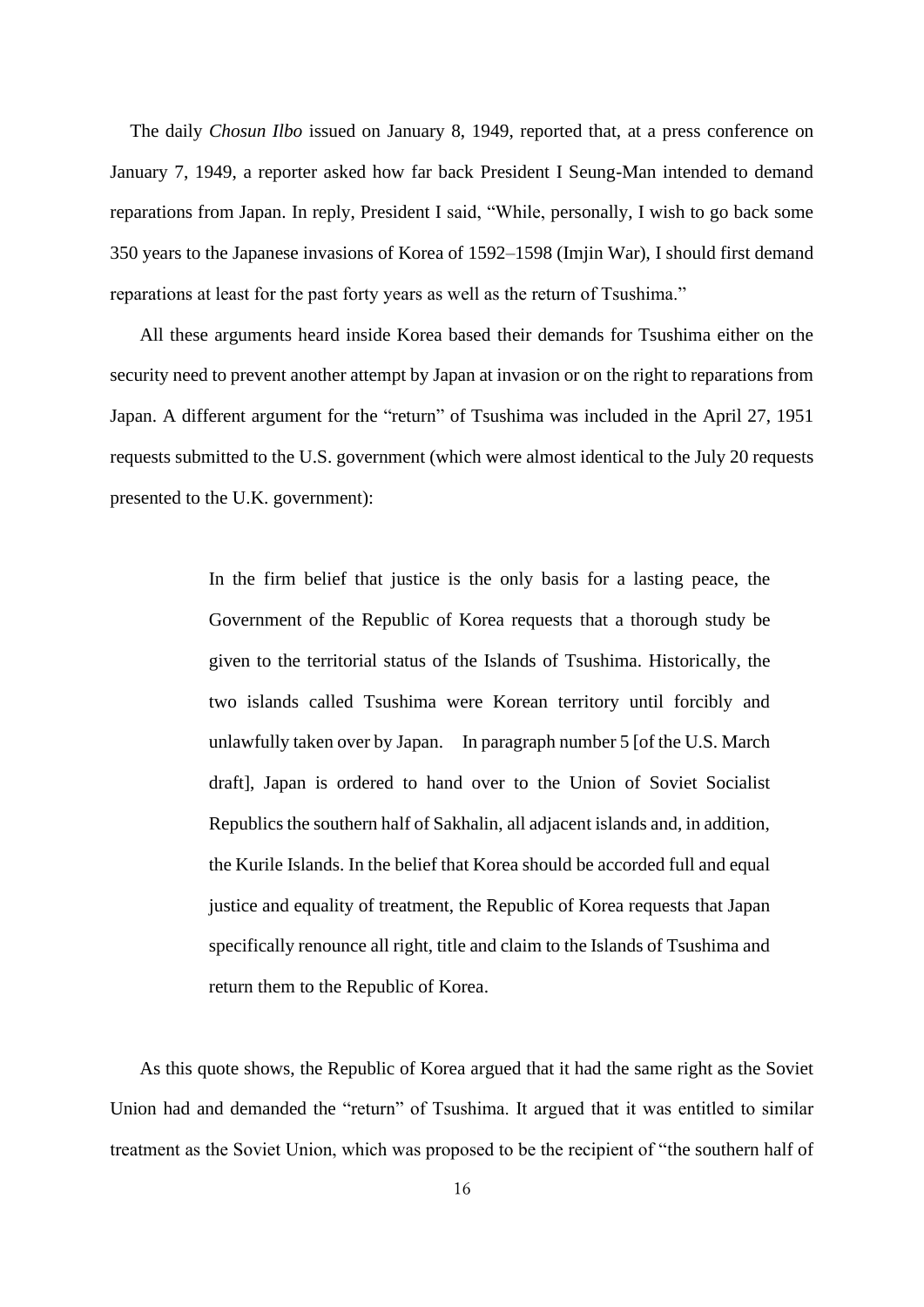Sakhalin, all adjacent islands and, in addition, the Kurile Islands" by Article 5 of Chapter 3 on "Territory" of the U.S. March draft.<sup>27</sup>

Article 2(c) of Chapter 2 on "Territory" of the revised U.S.-U.K. draft, however, merely stipulated that Japan should abandon these territories.  $28$  And this might be a key to understanding South Korea's mysterious choice of the U.S. March draft instead of the revised U.S.-U.K. joint draft as the basis of its request made to the U.K. government on July 20, 1951. In any event, South Korea's demand for Tsushima was premised on its argument that it should be recognized as a member of the Allied Powers.

Thus, it can be said that South Korea did not base its demand for Tsushima on the ground that it has the territorial title of "continuous and peaceful display of territorial sovereignty." Both the United States and Britain, however, attached great importance to whether territorial claims are based on the above-mentioned territorial title. A March 30, 1950, report produced by the U.S. Department of State also concluded as follows: "Although Korea apparently held a dominant position on the island before 500.AD, its claim to control in subsequent periods is not supported by the facts available. On the contrary, there is little doubt that during at least 350 years Japan has exercised complete and effective control of Tsushima.."<sup>29</sup> South Korea had no grounds on which to override this conclusion.

### **3. South Korea's Request for Status as a Member of the Allied Powers and Its Rejection**

<sup>&</sup>lt;sup>27</sup> In the April 26, 1951, request regarding the U.S. March draft from Yim Byung-Jick, South Korea's Ambassador to the United Nations, addressed to John Foster Dulles (National Institute of Korean History ed., 이 승만 관계 서간 자료집 [Compilation of I Seung-Man-related letters and documents] Vol. 3 (1951), p.333–336), which is believed to be the draft of the request on April 27, 1951, the phrase, "In the belief that Korea should be accorded full and equal justice and equality of treatment" was used in place of "In view of this fact." The South Korean side

might have hesitated to equate itself to the Soviet Union.

<sup>28</sup> Hosoya Chihiro, in his *San Furansisuko kōwa eno michi* [Road to the San Francisco Peace Treaty] (Tokyo: Chūō Kōronsha. 1984), attributed this to: (1) the original proposal would give direct benefits to the Soviet Union, which was feared to provoke heated arguments at the U.S. Senate, and (2) Dulles explained to Morrison that, had Japan not openly abandoned sovereignty over these territories, it was feared that the United States, which was to conclude a security pact with Japan, might be entangled in an unintended dispute (see p. 239–240).

<sup>&</sup>lt;sup>29</sup> "KOREA'S RECENT CLAIM TO THE ISLAND OF TSUSHIMA" (NARA, RG84, Records of the Foreign Service Posts of State, Entry 2846, Korea, Seoul Embassy, Classified General Records, 1953–55, Box,12) \* p.6.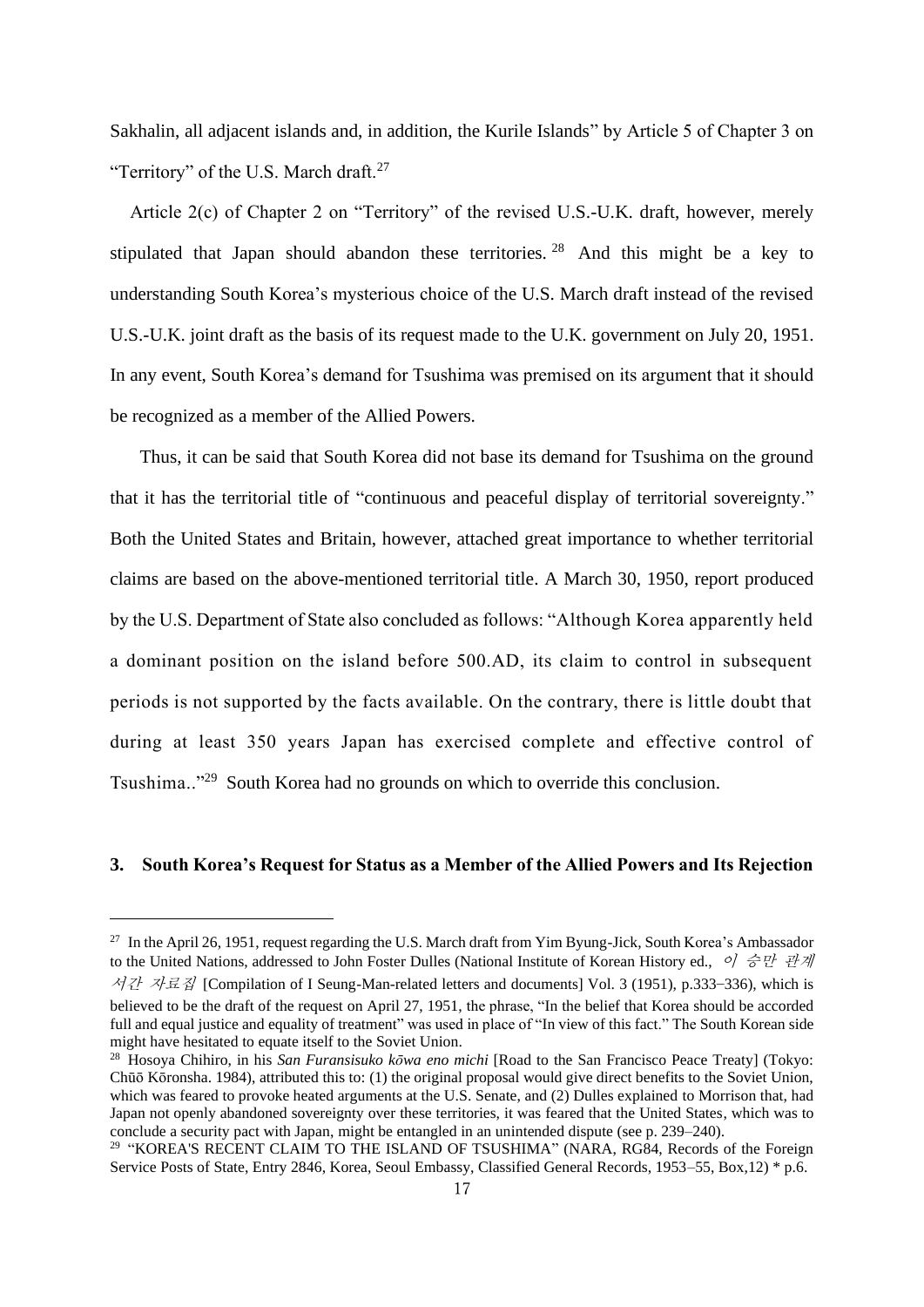### **by the U.S. and Britain**

To begin with, both the United States and Britain had rejected South Korea's request to be a signee of the Treaty of San Francisco as a member of the Allied Powers (the war winners), which underlay its demand for Tsushima. Although South Korea tenaciously repeated this request, it was turned down for good in the following way.

On August 17, 1951, in a letter on from the British Foreign Office addressed to I Myo-Mook, South Korean minister to Britain, the U.K. government conveyed the reason for the rejection of South Korean's request as follows: "This decision is a necessary consequence of the fact that Korea is not at war with Japan, having been part of the Japanese Empire throughout the war with Japan."<sup>30</sup> Furthermore, the British Foreign Office pointed out that Article 21 of the revised U.S.-U.K. draft stated that Korea would benefit from Article 2 (renouncement of Korea by Japan), Article 9 (fisheries), and Article 12 (conclusion of trade relations). In light of this, the U.K. governments turned down other requests from South Korea dated July 20.

On August 21, 1951, South Korean Foreign Minister Pyun Yung-Tae issued a statement that said, "As Japan's closest neighbor and victim of 40 years suffering Korea should participate [in the peace conference]." <sup>31</sup> The next day, Yang Yu-Chan, South Korean ambassador to the United States, told Dulles that South Korea's signing of the peace treaty with Japan would "terminate the state of war with Japan which had been declared by the Korean Provisional Government" and stressed that it would "have the most important effect raising the morale" of the South Korean people in the midst of the destruction and confusion caused by the Korean War.<sup>32</sup> Nevertheless, Dulles rejected Yang's pleas, putting an

<sup>&</sup>lt;sup>30</sup> TNA document, *supra* note 24, p.130–135.(See p. 130.) This letter was also a reply of the British government to the letter by I Myo-Mook dated July 25, 1951, in which South Korea had requested its participation in the peace conference as a signee of the peace treaty.

<sup>&</sup>lt;sup>31</sup> A telegram from the U.S. Ambassador to Korea to the U.S. Secretary of State, Aug. 22, 1951 (NARA, RG59, Central Decimal File 1950–54, BOX3011 694.001/8-2251). \*

<sup>&</sup>lt;sup>32</sup> "Memorandum of conversation dated August 22, 1951" (NARA, RG59, Central Decimal File 1950–54, BOX3011 694.001/8-2251). \*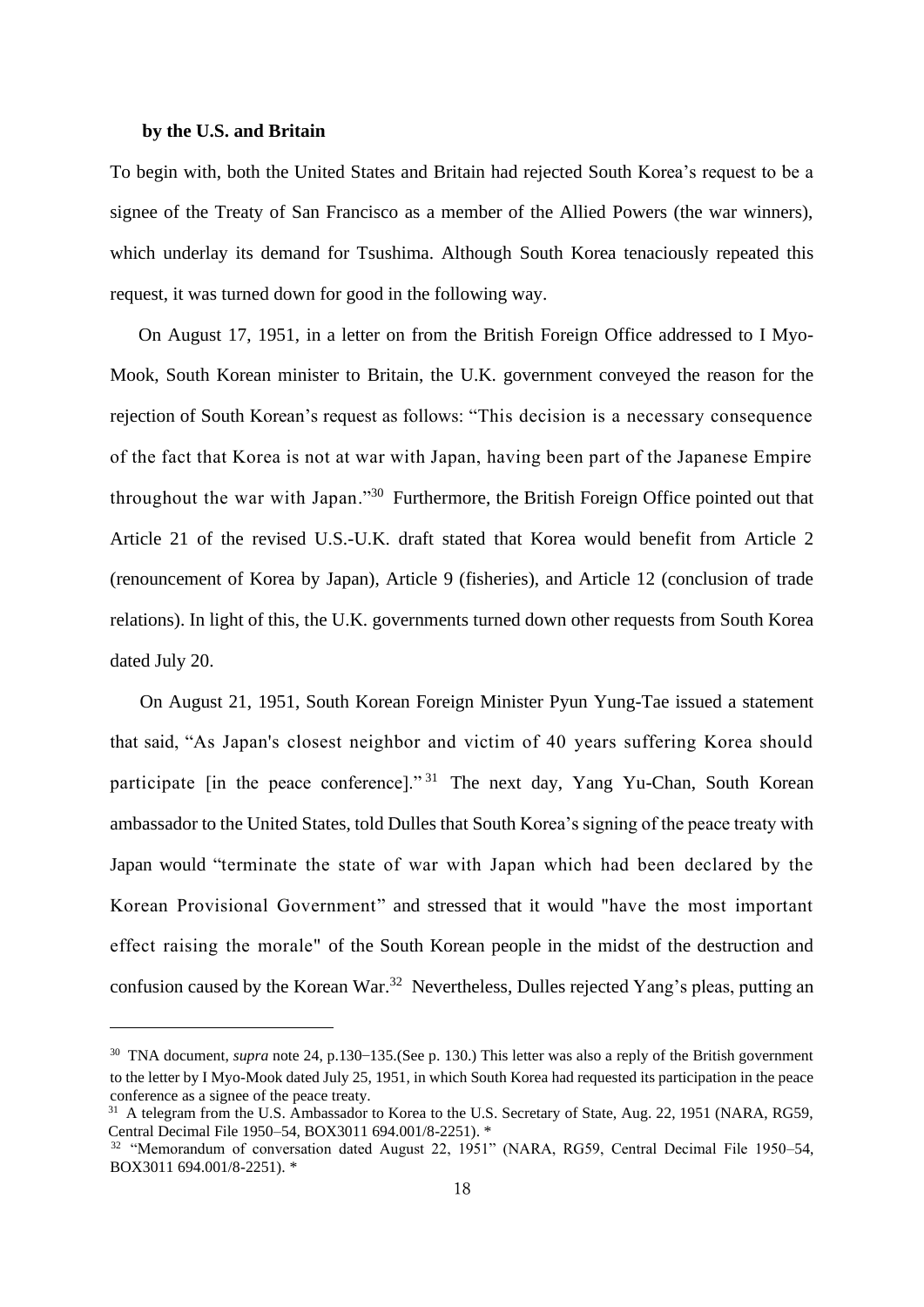end to South Korea's quest to become a signatory of the Treaty of San Francisco as a war victor.

As described, South Korea had pursued its wish to be recognized as a member of the Allied Powers until only half a month before the San Francisco peace conference. South Korea had not given up on this request despite repeated rejections by the United States and Britain because its status as a member of the Allied Powers had been the premise of many of its requests regarding the draft peace treaty. This can also be found from the following two incidents.

On July 25, 1951, regarding the South Korean request on the issue of claims, which later became the thorniest issue in the bilateral Japan-South Korea Talks for the normalization of diplomatic relations between the two countries, the British Foreign Office made the following comment rejecting South Korea's request:

The comments on Claims and Property are based on the assumption that Korea will be an Allied Power and will be entitled to seize Japanese property under Article 14. This is not so. Japanese property in Korea will be regulated by the special agreement between Japan and Korea provided for under Article 4. It is hardly possible at this stage to include in the Treaty any detailed provisions for Korean property claims,  $33$ 

Article 14 was about reparations to the Allied Powers both in the U.S. March draft and the revised U.S.-U.K. draft. In addition, on August 2, 1951, the British Foreign Office pointed out that "this request is based upon the false assumption that Korea is an allied Power."<sup>34</sup>

Another incident was related to the request for continuation of the MacArthur Line (line

<sup>33</sup> TNA document, *supra* note 22, p. 28.

<sup>34</sup> TNA document (FO371/92574), *supra* note 23, p.62, and TNA document (CO 537/7106), *supra* note 23, p. 277 & p. 381. It should be pointed out that, in response to the South Korean request, the United States added an additional stipulation to Article 4 which satisfied the South Korean request. The U.K. government, on the other hand, informed the South Korean government that the handling of Japanese assets would be addressed by Article 4 in its letter on August 17, 1951. ("Encloses a confidential communication on Korea's wish to participate in the JPT and request immediate attention" (TNA, FO371/92572, FJ1022/847), p. 134.) An Article 4 was added to items which Korea would benefit in the final draft of the peace treaty.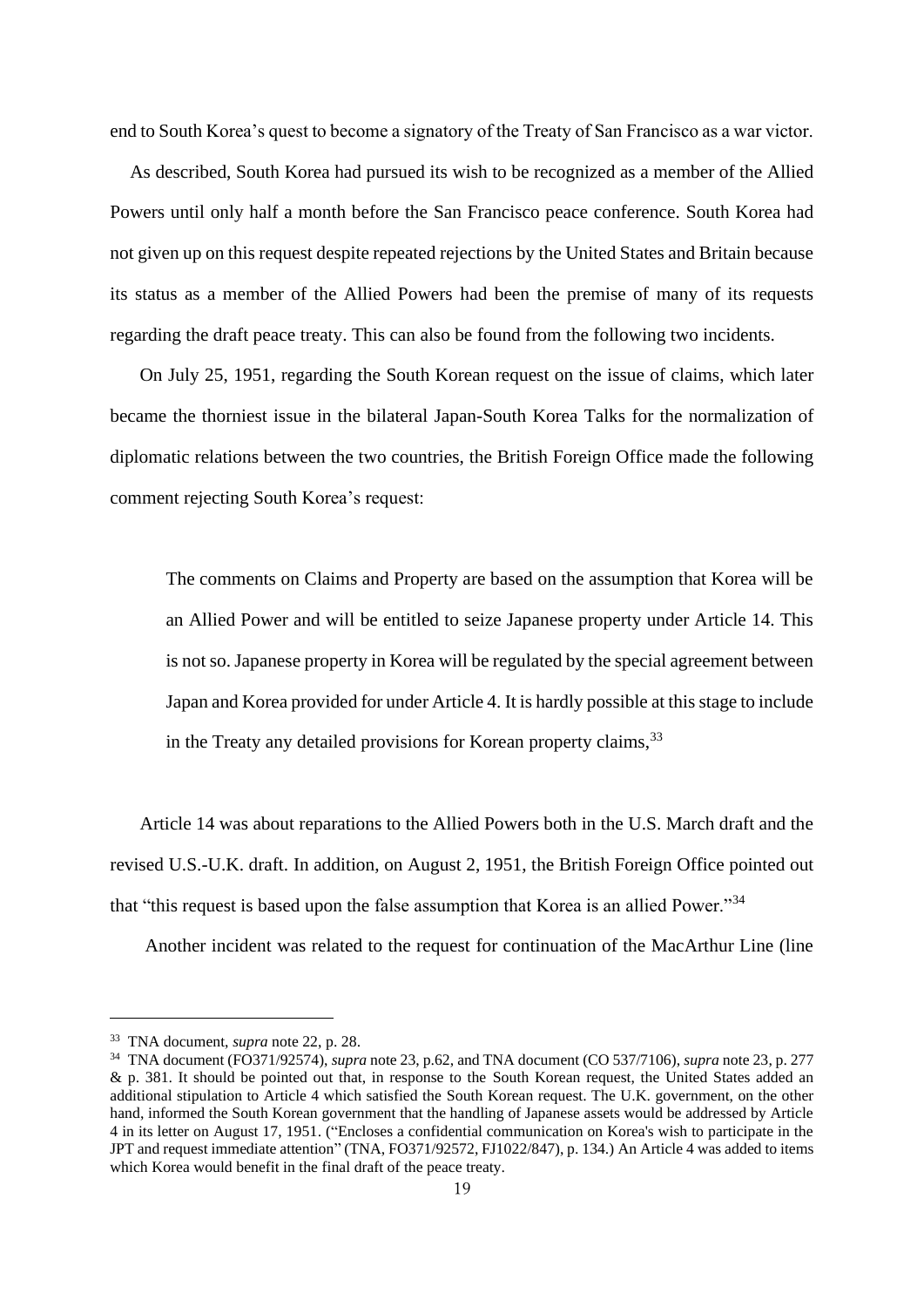instituted in the sea around Japan while Japan was occupied by the Allied forces beyond which Japanese fishing boats were not allowed to operate.) South Korea obstinately insisted on the line's continuation in conjunction with its argument for membership in the Allied Powers as follows:<sup>35</sup>

During the forty years in which Korea was under the domination of Japan, the Japanese monopolized every means of livelihood, including the Korean fishing waters. Although unable to enter into a bilateral treaty under these circumstances, Koreans living in and outside of their own country maintained a status of belligerency with Japan which continued until 1945.

Therefore, the South Korean government argued that Article 10 of the U.S. March draft ("Each of the Allied Powers within a year after the present treaty has come into force between it and Japan, will notify Japan which of its pre-war bilateral treaties with Japan it wishes to keep in for or revive, and such treaties shall continue in force or be revived except for any provisions thereof not in conformity with the present treaty, which provisions shall be deemed deleted. All such treaties not so notified shall be regarded as abrogated.") had to be revised. This was, according to the South Korean side, because "[a]ny so-called 'treaties' between Japan and Korea, entered into prior to 1945 while Korea was under the Imperialistic domination of Japan, are not in fact treaties and the Republic of Korea considers any or all such 'treaties' to be null, void and of not effect whatever. "

It was South Korea's position that only a treaty that South Korea concluded with Japan as a member of the Allied Powers deserved to be regarded as a genuine treaty and that all existing treaties, including the Japan-Korea Treaty of 1910 (Japan-Korea Annexation Treaty), should

<sup>35</sup> NARA document, supra note 18, p, 3–4 for South Korea's request to the United States and, TNA document, *supra* note 22, p.35–36 for the South Korean request to Britain.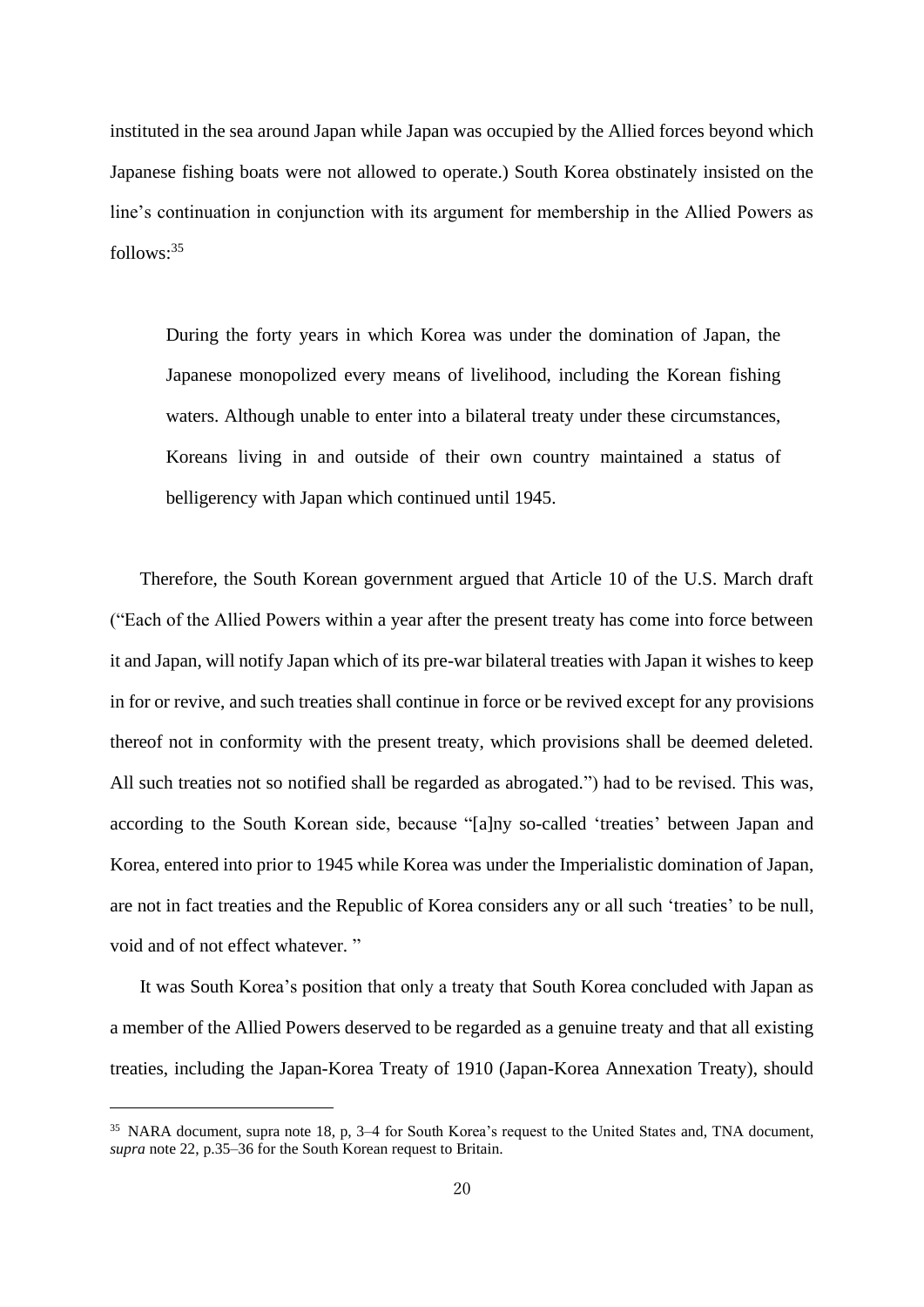be regarded as null and void from the beginning. This kind of argument from the South Korean side later became a point of contention as the issue of the validities of pre-annexation treaties in the Japan-South Korean negotiations toward diplomatic normalizations (the Japan-South Korea Talks). On the other hand, the South Korean side insisted that the MacArthur Line was something that should never be null and void. It argued that the MacArthur Line represented a "historic division line" between Japan and Korea and as such was tantamount to a "prewar bilateral treaty."

This was why South Korea demanded continuation of the MacArthur Line. The MacArthur Line was characterized as an "arbitrary line" in the August 1947 activity report of the United States Army Military Government in Korea<sup>36</sup> (which governed the southern half of the Korean peninsula after the end of Japanese rule), meaning it is simply not a fact that the MacArthur Line was instituted in compliance with a "historic division line." The South Korean argument was so far-fetched as to be beyond comprehension. South Korea's request on April 27, 1951, that Article 10 should be revised to something befitting Korea as a member of the Allied Powers was not included in the eleven items summarizing South Korea's comments on the U.S. draft of May 9. The United States government simply ignored it.

### **4. South Korea's Sloppy Demand for Takeshima**

In a letter dated July 19, 1951, Ambassador Yang Yu-chan requested U.S. Secretary of State Dean Acheson to revise the following wording in Article 2(a) of the revised U.S.-U.K. joint draft:

Japan, recognizing the independence of Korea, renounces all right, title and claim to

<sup>36</sup> "U.S. Army Military Government–South Korea: Interim Government Activities, No.1, August 1947" (NARA, RG331 GHQ/SCAP Records, Adjutant General's Section Administration Division; Mail and Records Branch— Miscellaneous File, 1945–52 Box 762, Folder #6).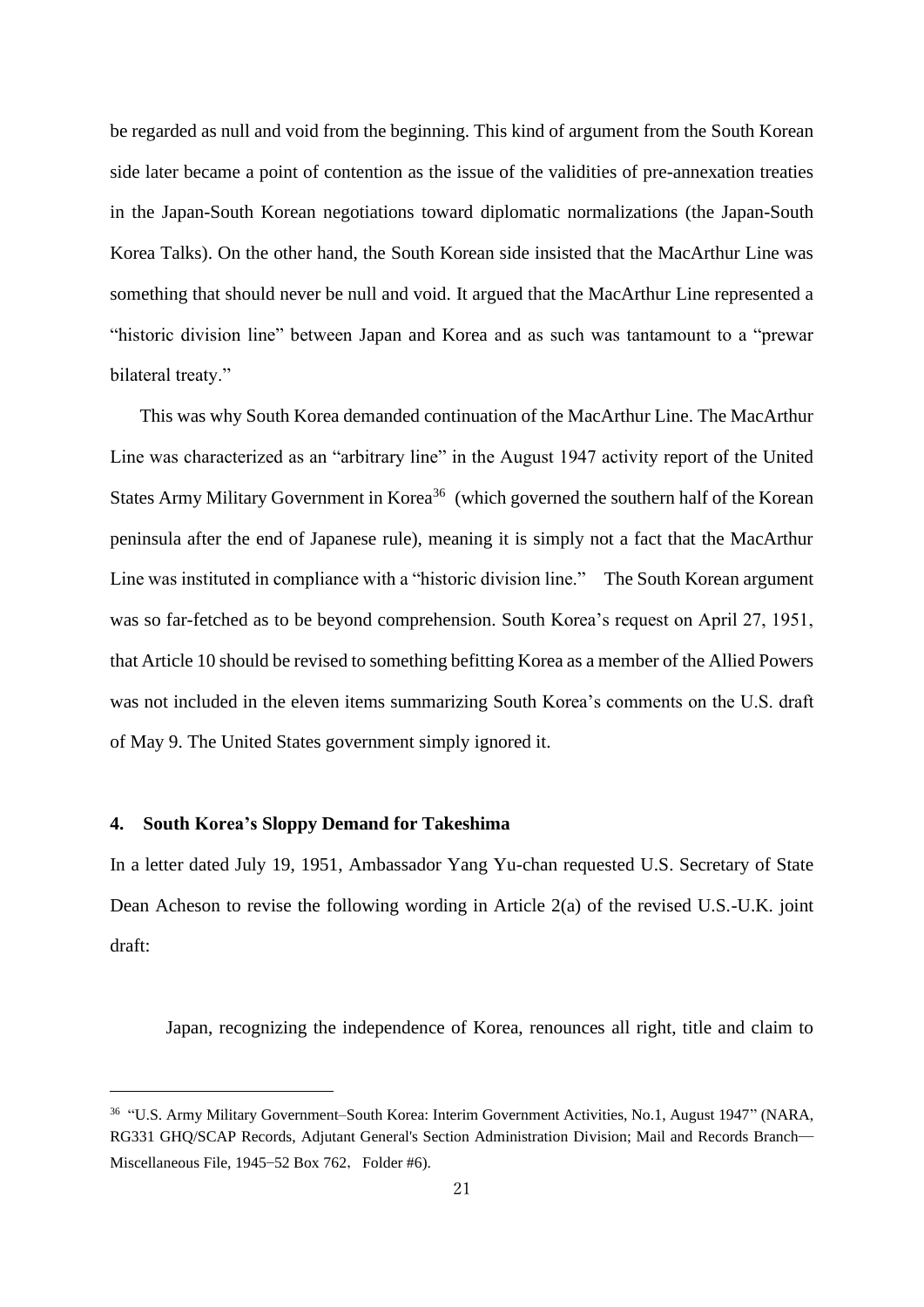Korea, including the islands of Quelpart, Port Hamilton and Dagelet.

The South Korean government, through Ambassador Yan, proposed the following revised wording instead:<sup>37</sup>

Japan, recognizing the independence of Korea, confirms that it renounced on August 9, 1945, all right, title and claim to Korea and the islands which were part of Korea prior to its annexation by Japan, including the islands of Quelpart, Port Hamilton, Dagelet, Dokdo and Parangdo.

On the other hand, according to a telegram of John Joseph Muccio, U.S. Ambassador to South Korea addressed to the U.S. State Department, dated July 17, 1951,<sup>38</sup> South Korean Foreign Minister Byun Young-tae had requested Muccio to replace "Korea, including the islands of Quelpart, Port Hamilton and Dagelet" in Article 2(a) of the revised U.S.-U.K. joint draft with "Korea and all islands which were part of Korea prior to its annexation by Japan, including Kuelpart, Port Hamilton, Dagelet, Dokdo and Prangdo."

On the July 20, 1951, in the telegram No. 38 sent from Busan to the Australian Department of External Affairs<sup>39</sup>, James Plimsoll (an Australian diplomat who, at that time, was served as the Australian representative to the UN Commission for the Unification and Rehabilitation of Korea) wrote that the South Korean Foreign Minister had asked the support of the Australian

<sup>37</sup> Tsukamoto Takashi (1994), *supra* note 1, p. 48.

<sup>&</sup>lt;sup>38</sup> A telegram from John Joseph Muccio, U.S. Ambassodor to Korea, to the U.S. Secretary of State, July. 17, 1951 (NARA, RG59, Central Decimal File 1950-54, BOX3010, 694.001/7-1751). \* In addition to Article 2, Byun Young-tae also made requests on the handling of the Japanese properties in Korea (Article 4) and the MacArthur Line (Article 9).

<sup>&</sup>lt;sup>39</sup> "Amendments to Draft Japanese Peace Treaty 27th July, 1951" (NAA, Item ID: 140412, Japanese peace settlement). The second of the four was dissatisfaction with Article 4 which could endorse Japan's claims on the Japanese properties in Korea, the third was about demilitarization of Tsushima, and the fourth was a request to add continuation of the MacArthur Line to Article 9 until conclusion of fisheries treaties between Japan and various countries. See Fujii Kenji (2020), *supra* note 1, p. 60–62. Plimsoll also wrote that Korea wished to be a signee of the peace treaty with Japan.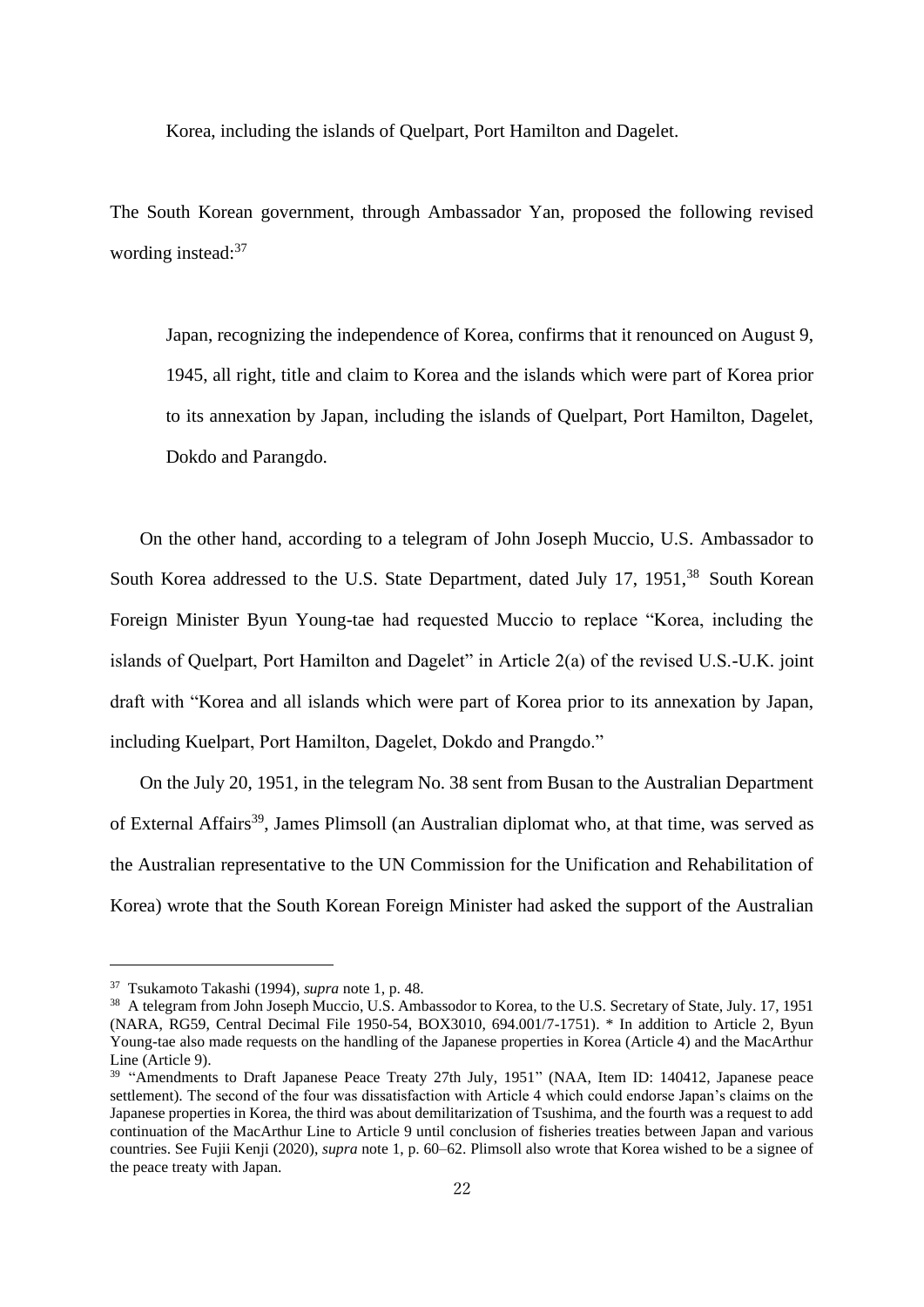government for four proposed amendments to the peace treaty draft. One of these four was a request to insert "and all islands which were part of Korea prior to its annexation by Japan" before "including" in Article 2(a) of the revised U.S.-U.K. joint draft. The South Korean Foreign Minister also insisted that the islands of "DOK DO and PRANG DO" should be specifically mentioned in the treaty text.

In summary, Byun Young-tae requested the U.S. and Australian governments to accept the following revision:

Japan, recognizing the independence of Korea, renounces all right, title and claim to Korea, and all islands which were part of Korea prior to its annexation by Japan, including Kuelpart, Port Hamilton, Dagelet, Dokdo and Prangdo. (Note that in the request to the Australian government "Dokdo and Prangdo" was rendered as "DOK DO and PRANG DO.")

While Yang Yu-Chan requested the return of "Dokdo and Parangdo," Byun Young-tae demanded "Dokdo and Prangdo." Parangdo is the Korean pronunciation of what is called Harōtō in Japanese. Having heard of Socotra Rock located in the East China Sea, the Koreans mistook it for an island. In actuality, it is a submerged rock located in the East China Sea. Thus, the South Korean government claimed sovereignty over a nonexistent "island."<sup>40</sup> Moreover, the name of this "island" was not even consistent within the South Korean government.

Neither was the wording for the proposed revision consistent. It is not known whether the insertion of "it renounced on August 9, 1945," one of differences between Yan's text and

<sup>40</sup> For the details of this process, see Yu Jin-O, "한일회담이열리기까지 (상)" [Process toward convening of the Korea-Japan Talks Part 1], *Sasanggye* no.156 (Sasanggyesa, February 1966) p. 96. After this incident, Parangdo became in the minds of Koreans so synonymous with the image of Ieodo, an imaginary island that existed only in folk songs and folklore among Quelpart islanders, that, today, Socotra Rock is called Ieodo in South Korea. It is known as Suyan Islet in Chinese. In 2003, the South government built the Ieodo Ocean Research Station, triggering a protest from China.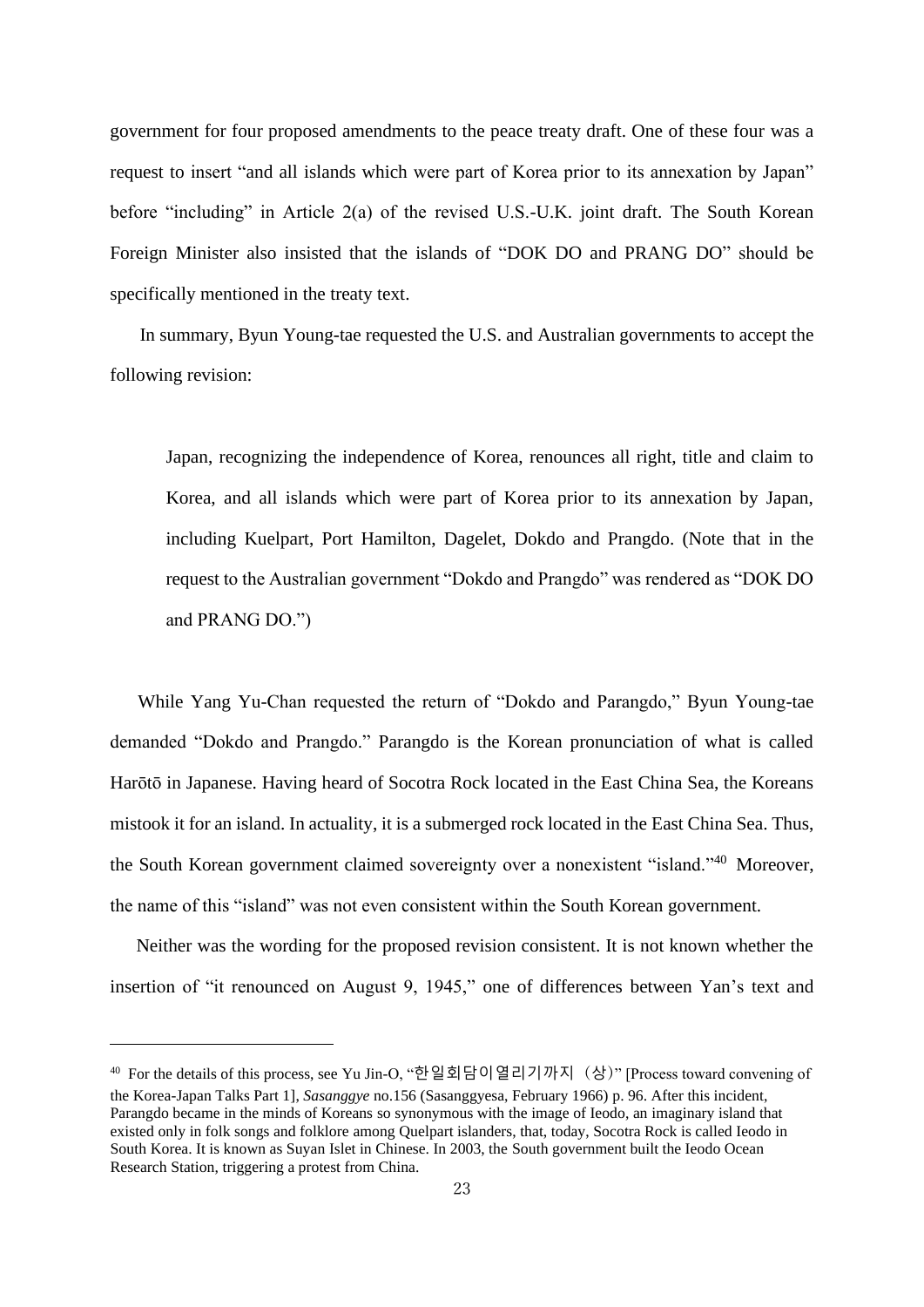Byun's text, was instructed by the home government or was based on Yan's own decision. August 9, 1945, was the day Japan notified the Allied Powers of its decision to accept the Potsdam Declaration. <sup>41</sup> Article 8 of the Potsdam Declaration stipulated that the Cairo Declaration—which said, "The aforesaid three great powers [the United States, Britain, and the Republic of China] . . . are determined that in due course Korea shall become free and independent."—shall be carried out. The insertion of this wording must have represented an outburst of emotion by South Koreans rejoicing Japan's acceptance of the Potsdam Declaration, which was tantamount to Korea's liberation from Japan.

In a diplomatic note dated August 10, 1951 (The Rusk documents, also known as the Rusk-Yang correspondence, which was the official diplomatic correspondence sent by Dean Rusk, the United States Assistant Secretary of State for Far Eastern Affairs, to Yang Yu-chan, South Korean Ambassador to the United States)<sup>42</sup>, the U.S. government stated, "The United States Government regrets that it is unable to concur in this proposed amendment. The United States Government does not feel that the Treaty should adopt the theory that Japan's acceptance of the Potsdam Declaration on August 9 1945 constituted a formal or final renunciation of sovereignty by Japan over the areas dealt with in the Declaration." It was the U.S. intention to stress that it would be only the peace treaty with Japan that would determine the handling of Japan's former territories.

The Rusk documents show that the U.S. government rejected South Korea's demand for

<sup>41</sup> According to "Bei-Ei-Ka sangoku sengen judaku ni kansuru wagakuni no mōshiire"[The Japanese government's announcement of acceptance of the U.S.-Britain-Republic of China declaration] in *Nippon gaikō nenpyō narabini shuyō bunsho gekan*[Chronological tables and major documents of Japan's diplomacy: part 2] compiled by Ministry of Foreign Affairs (Nippon Kokusai Rengō Kyōkai, March 1955), the acceptance telegram was sent at 7:15 in the morning of August 10 (p. 631). Thus, the telegram was likely to have reached the United States on August 9 at the latest. Since the United States Army Military Government in Korea's ordinance #33 on December 6, 1945, recorded that properties that existed within the jurisdiction of United States Army Military Government in Korea as of September 25, 1945 and owned or controlled by the Japanese government and people in Korea on or since August 9, 1945 would be confiscated by the Military Government. Thus, August 9, 1945 might have been a familiar date to the South Korean people.

<sup>42</sup> A note from Dean Rusk, the United States Assistant Secretary of State for Far Eastern Affairs, to Yang Yuchan, South Korean Ambassador to the United States (NARA, RG59, Lot54 JAPANESE PEACE TREATY FILES OF JOHN FOSTER DULLES, Box 8, Korea. \*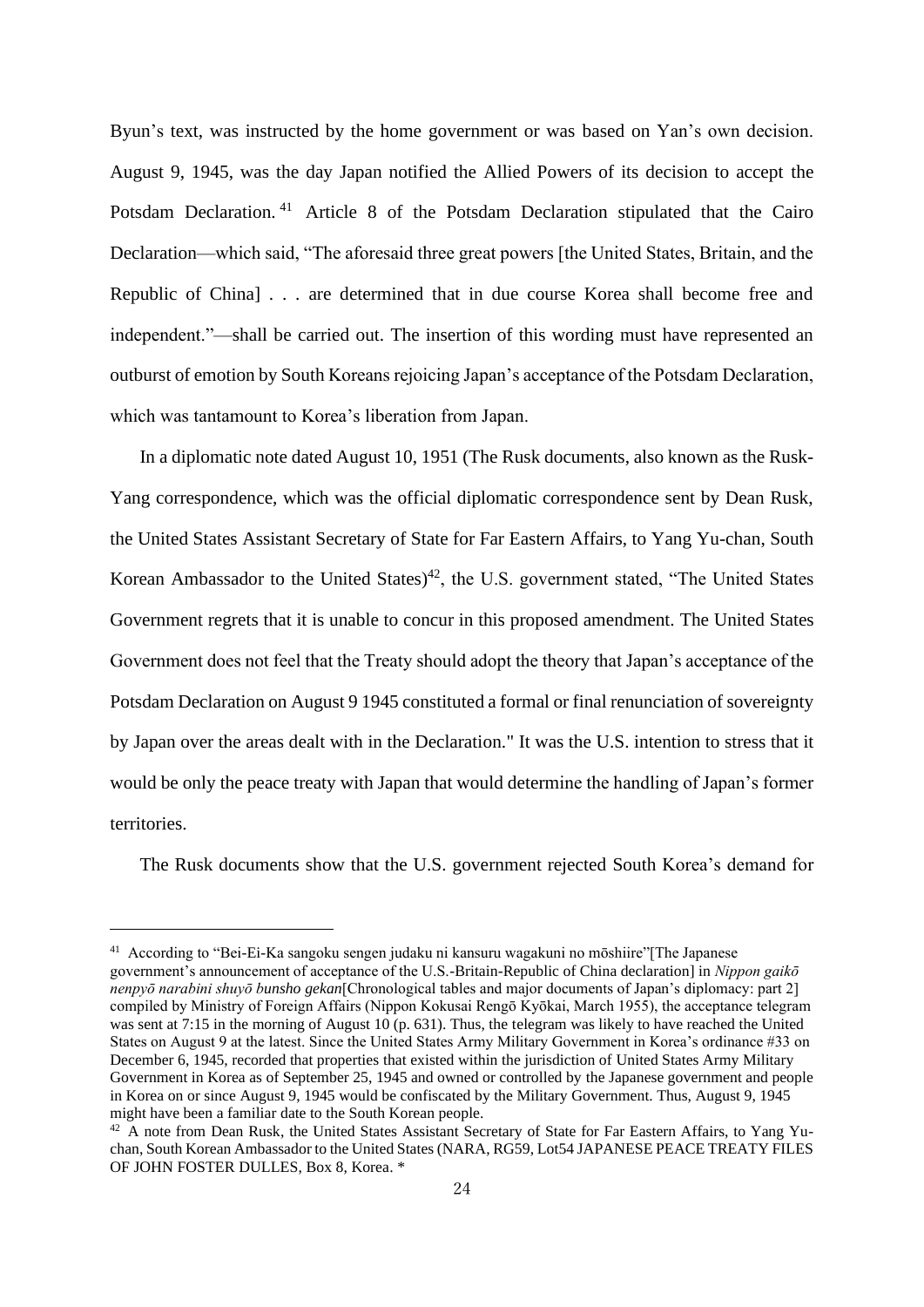Takeshima and that it understood that South Korea had withdrawn the claim to Parangdo. As for the grounds for Japan to keep its sovereignty over Takeshima, the documents cite the following:

As regards (1) the island of Dokdo, otherwise known as Takeshima or Liancourt Rocks, this normally uninhabited rock formation was (2) according to our information never treated as part of Korea and, since about 1905, has been under the jurisdiction of the Oki Islands Branch Office of Shimane Prefecture of Japan. The island does not appear ever before to have been claimed by Korea. (underscores applied by the author)

The reference to "the island of Dokdo, otherwise known as Takeshima or Liancourt Rocks" itself reveals how the Rusk documents came about on the U.S. side. When South Korea demanded Takeshima, it only referred to it as Dokdo, and, therefore, the U.S. side had a hard time locating the island.

When, in a meeting on July 19, 1951, Ambassador John Foster Dulles asked about where Dokdo and Parangdo were located, Han Pyo-wook, First Secretary of the South Korean Embassy in the United States, replied that "these were two small islands lying in the Sea of Japan, he believed in the general vicinity of Ullungdo." <sup>43</sup> The record of the U.S. Government dated August 3, 1951, shows that, even though a Mr. Boggs, an expert on geography in the U.S. State Department, "'had tried all resources in Washington,' he has been unable to identify Dokdo or Parangdo." Another State Department official in charge of Korea, "Frelinghuysen later reported that an Embassy officer had told him they believed Dokdo was near Ullungdo, or Takeshima Rock, and suspected that Parangdo was too."<sup>44</sup>

<sup>&</sup>lt;sup>43</sup> "Memorandum of conversation dated July 19, 1951" (NARA, RG59, Lot54 JAPANESE PEACE TREATY FILES OF JOHN FOSTER DULLES, Box 8, Korea) \* and Tsukamoto Takashi (1994), *supra* note 1, p. 49.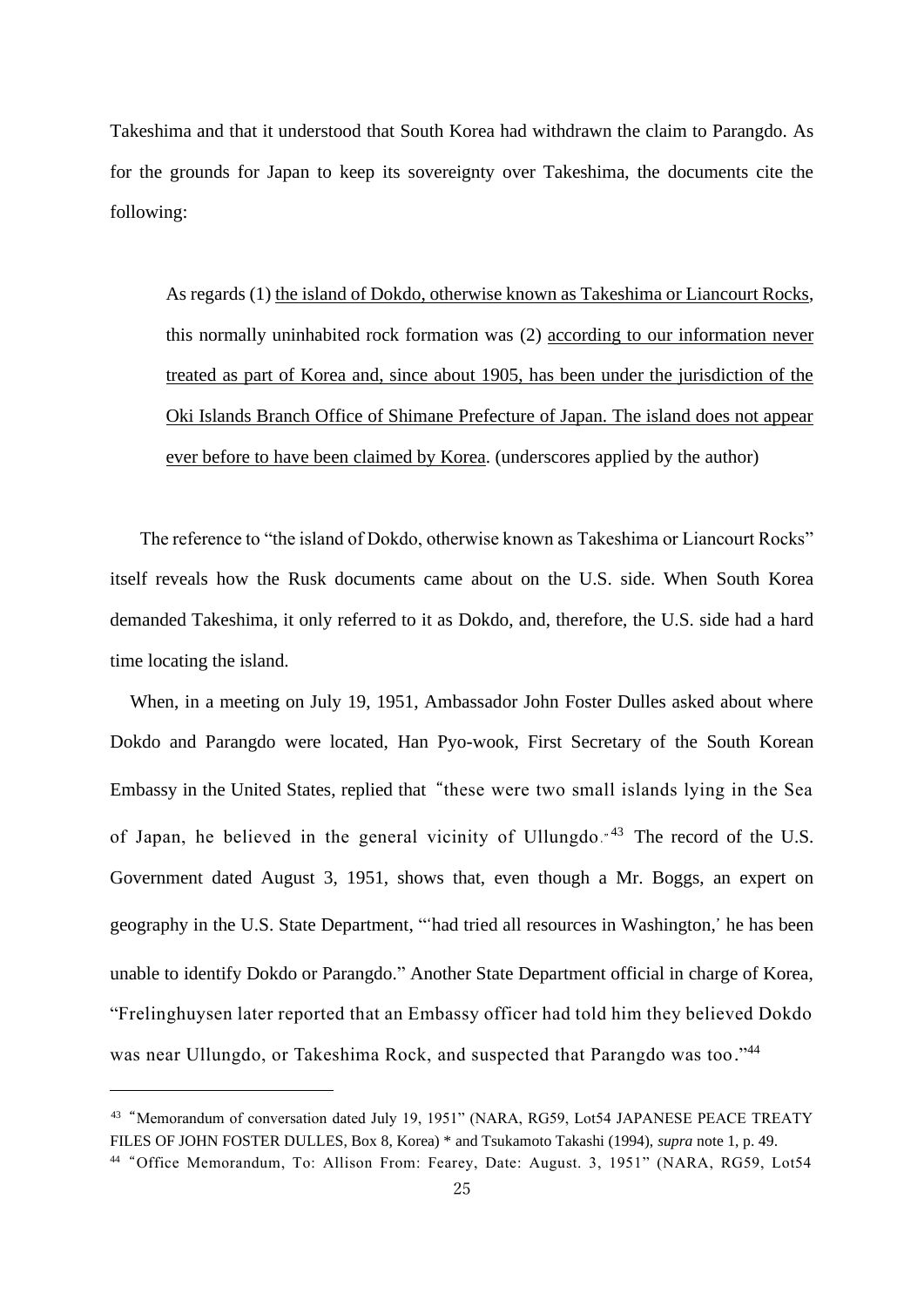In a telegram sent to the U.S. Ambassador to South Korea in the name of Secretary of State Dean Acheson on August 7, 1971, Dulles stated:

"Neither our geographers nor Korean Embassy have been able locate Dakdo and Parangdo Islands. Therefore unless we hear immediately cannot consider this Korean proposal to confirm their sovereignty over these islands."<sup>45</sup>

It is conjectured that it was through a telegram of August 8 from the U.S. Embassy in South Korea that the U.S. government learned that Dokdo was Takeshima. The State Department's record<sup>46</sup> contains the summary of a telegram that said, "Dokto (Jap name Takeshima) situated at 37° 15' N, 131° 53' East." It was also written in the same record that the South Korean Foreign Ministry had withdrawn the claim to Parangdo.

A document dated December 2, 1953, compiled by the New Zealand Department of External Affairs titled "Japanese-Korean Relations with Special Reference to the Dispute Concerning Takeshima Island" had a section on "The Takeshima dispute," which contained a record of the South Korean Foreign Minister's request of the Australian government.<sup>47</sup> The

JAPANESE PEACE TREATY FILES OF JOHN FOSTER DULLES, Box 8, Korea)\* and Tsukamoto Takashi, "Takeshima ni kansuru eibun setsumei shiryō (1947-nen Gaimushō sakusei) wo megutte" [On briefing materials on Takeshima in the English language prepared in 1947 by the Ministry of Foreign Affairs] in *Tōsho Kenkyū Jānaru* 4 no.1 (November 2014) p. 63.

<sup>&</sup>lt;sup>45</sup> "Confidential Telegram Received: From Department of State, Washington, D.C. Date: August. 7,

<sup>1951,</sup> NR:111" (NARA, RG84, Records of the Foreign Service Posts of State, Entry 2846, Korea, Seoul Embassy, Classified General Records, 1953–55, Box,12) \* and Tsukamoto Takashi (2014), *supra* note 1, p. 64.

<sup>46</sup> "Correspondence regarding Tokto, island claimed by Japan" (NARA, RG84, Records of the Foreign Service Posts of State, Entry 2846, Korea, Seoul Embassy, Classified General Records, 1953-55, Box,12).\* This document is handwritten with the date of October 14, 1952, and it contains summaries of (1) John Joseph Muccio's telegram dated July 17, 1951; (2) Yang Yu-chan's letter dated July 19, 1951; (3) dialogue between John Foster Dulles and Yang Yu-chan on July 19, 1951;(4) Dulles' telegram dated August 7, 1951; and (5) a telegram dated August 8, 1951 from the American ambassador to South Korea. This document was also introduced in Jung Byung-Joon (2010), *supra* note 8, p. 776.

<sup>47</sup> "JAPANESE - KOREAN RELATIONS WITH SPECIAL REFERENCE TO THE DISPUTE CONCERNIMG TAKESHIMA ISLAND" (ANZ, Post-war settlement - Japanese peace settlement – Territorial (Code: R20107058)) p. 9. It is recorded that this summary is contained in a July 21, 1951, telegram from South Korea to Australia, it must have been a telegram sent by an Australian diplomat residing in South Korea to Australia.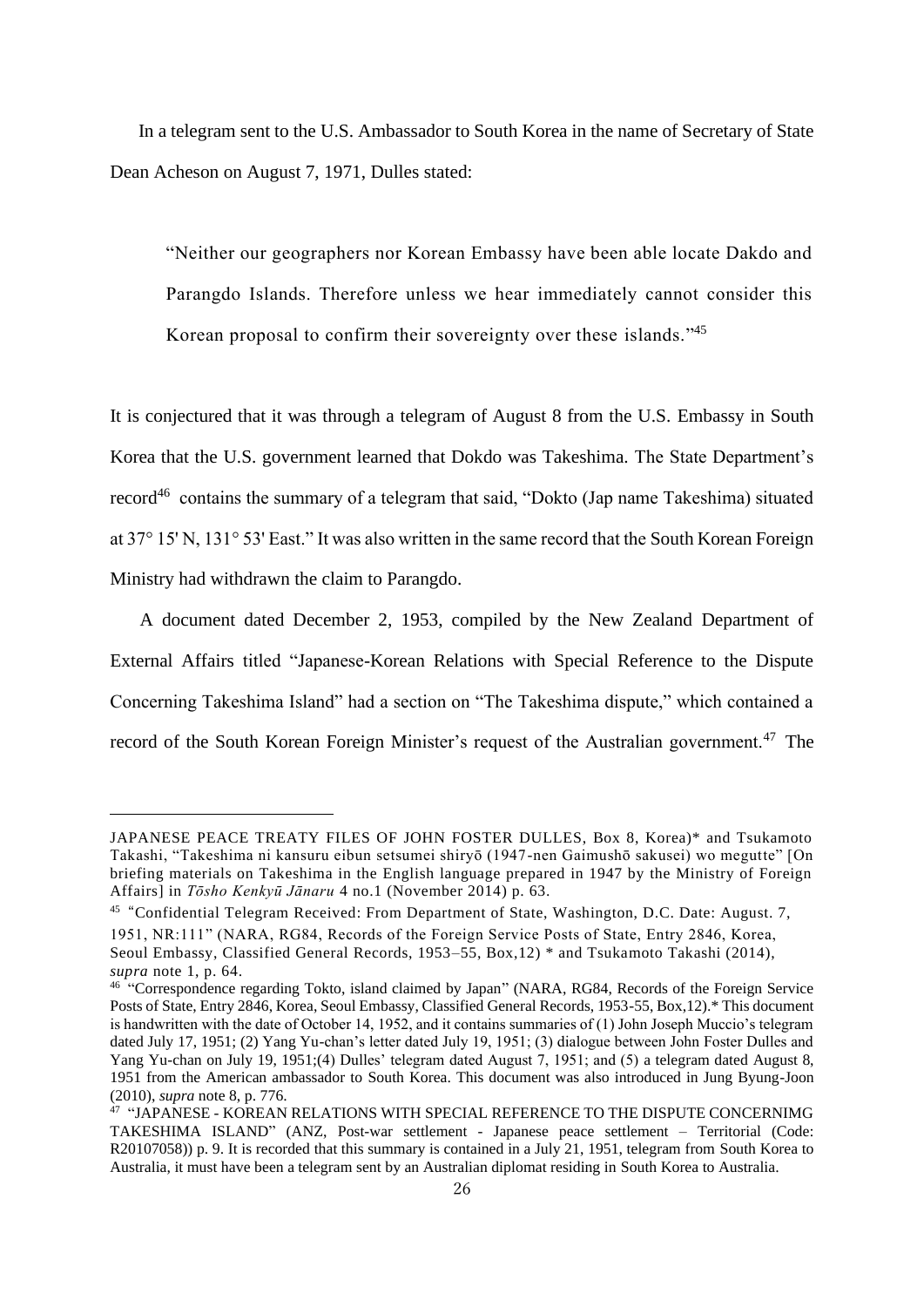South Korean Foreign Minister requested that Dokdo and Parangdo should become Korean territories, explaining, "these two islands were some distance to the south of the mainland."

Telegram No. 32 of the Australian Department of External Affairs dated July 25, 1951, addressed to James Plimsoll in Busan<sup>48</sup> stated, "We are unable to locate the two islands you mentioned on any maps of Korea in our possession." The South Korean side could not even provide precise coordinates for these islands. It was only natural that the United States and Australia decided to turn down South Korea's request.

## **5. Shift of South Korea's Demand from Tsushima to Takeshima**

Although it remains unknown precisely when the South Korean government decided to take up the issue of Takeshima in the peace treaty draft, one can make an educated guess. A telegram of Ambassador Muccio to the Department of State, dated July 17, 1951, is the very first record of South Korea's demand for Takeshima. In this telegram, it was reported that South Korean Foreign Minister Byun Young-tae had criticized the peace treaty draft when asked about it at the national assembly the previous day.<sup>49</sup>

After it was rejected by the United States on July 9, 1951, South Korea's demand for Tsushima had disappeared from Byun Young-tae's July 17 telegram and Yang Yu-chan's letter dated July 19. It was under these circumstances that the South Korean government demanded Dokdo and Parangdo in its letter to the United States on July 19 and the telegram sent to Australia on July 20. It is inconceivable that South Korea had had ample time to prepare for

<sup>48</sup> NAA document, *supra* note 39. It was also reported in telegram No. 38 from Plimsoll in Busan to the Australian Department of External Affairs that there was no "adequate information" about Dokdo and Parangdo. Incidentally, a copy of telegram No. 32, which was sent to the Australian embassy in the United States on July 27, was attached to "Amendments to Draft Japanese Peace Treaty" (NAA. Item ID: 217103 Japanese Peace Treaty - Japanese Peace Treaty 1st June - 31 July 1951). In this telegram, the Australian Department of External Affairs warned Ambassador to the United States Percy Spender of South Korea's approach.

<sup>&</sup>lt;sup>49</sup> NARA document, *supra* note 38. \* The stenographic record of the extraordinary session of 11th National Assembly session No. 27 compiled on July 16, 1951, by secretariat of the National Assembly includes a report on Byun Young-tae's request regarding the peace treaty draft, but there is no record of discussions on the Takeshima issue. It may be noteworthy that the daily *Dong-a Ilbo* on July 17, 1951, reported that deliberations at the National Assembly on July 16 was a closed-door session.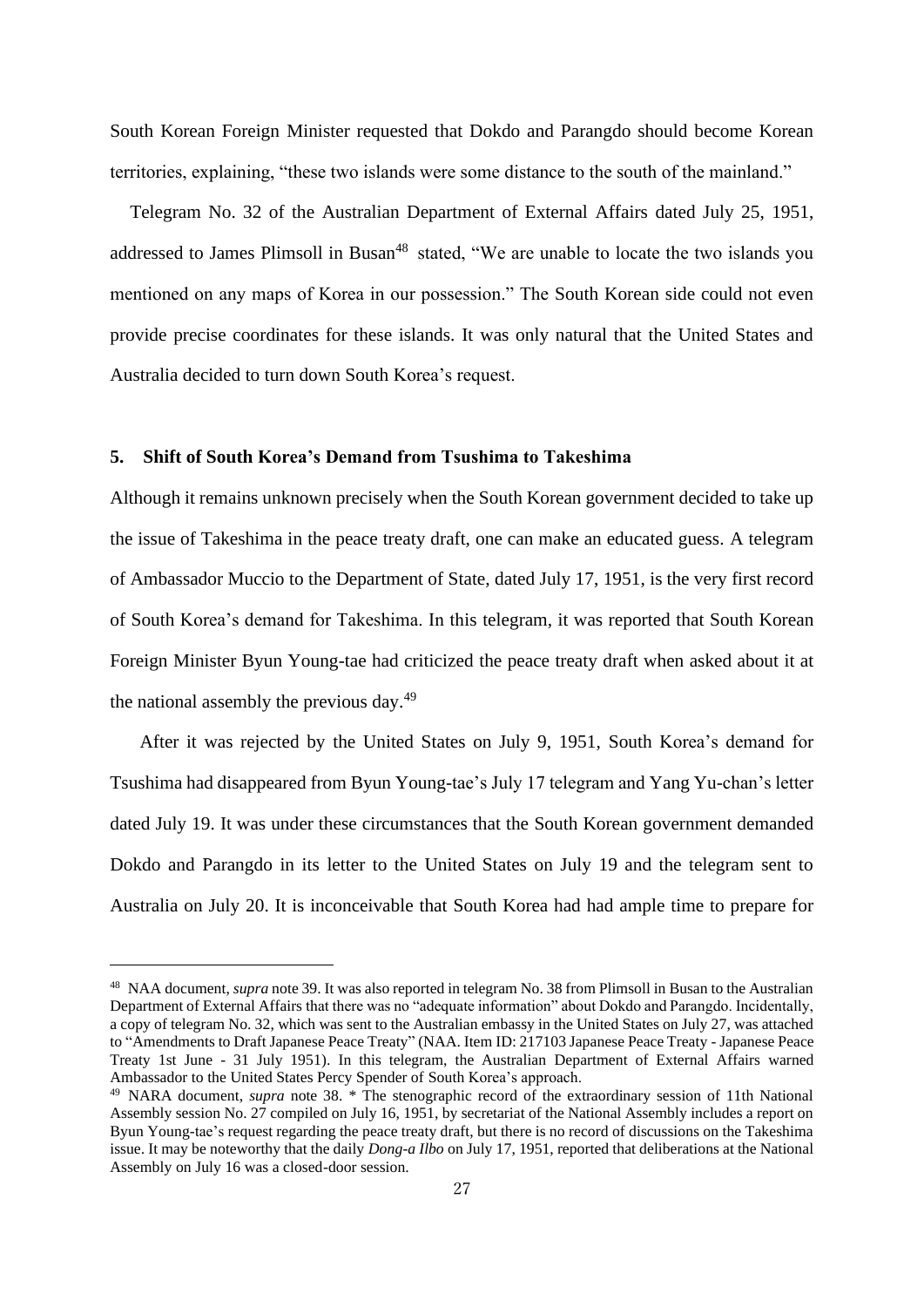this demand for Dokdo and Parangdo, which was made immediately after its demand for Tsushima was rejected by the United States. It was as if South Korea sought to quickly replace the target territory. As a matter of fact, South Korea was unable even to specify the precise coordinates of these two islands.

In his telegram on July 17, 1951, Muccio disclosed that Byun Young-tae had stated that it would be imperative for South Korea to own Dokdo and Parangdo because, the "two islands claimed [are] important as they lie in an exposed and dangerous position if in unfriendly hands." The afore-mentioned document, "Japanese-Korean Relations with Special Reference to the Dispute Concerning Takeshima Island" compiled by the New Zealand Department of External Affairs recorded that Byun Young-tae had stated, "These two islands, . . . were of no economic value, but they were of strategic importance to Korea."<sup>50</sup>

Byun Young-tae cited security needs as the grounds for the demand for Takeshima. One can find a commonality between this argument and the following request that South Korea made to Australia around the same time.

According to the telegram No.  $38<sup>51</sup>$  of Plimsoll in Busan addressed to the Australian Department of External Affairs, dated the July 20, 1951, Byun Young-tae asked Australian support for four revisions to the revised U.S.-U.K. draft. Of the four requests, the third was prohibition of rearmament of Tsushima without the United Nations' consent. On July 25, 1951, in the telegram No. 32 addressed to Plimsoll,<sup>52</sup> the Australian Department of External Affairs pointed out that it was not in a position to express its view on demilitarization of Tsushima until the agreement on the U.S. military's use of bases in Japan was disclosed. The Australian government turned down this request along with the other three.

There must have been some calculation of its own on the part of South Korea to choose Australia as the target of its request regarding the demilitarization of Tsushima. For one thing,

<sup>50</sup> ANZ document, *supra* note 47, p.9.

<sup>51</sup> NAA document, *supra* note 39.

<sup>52</sup> Ibid.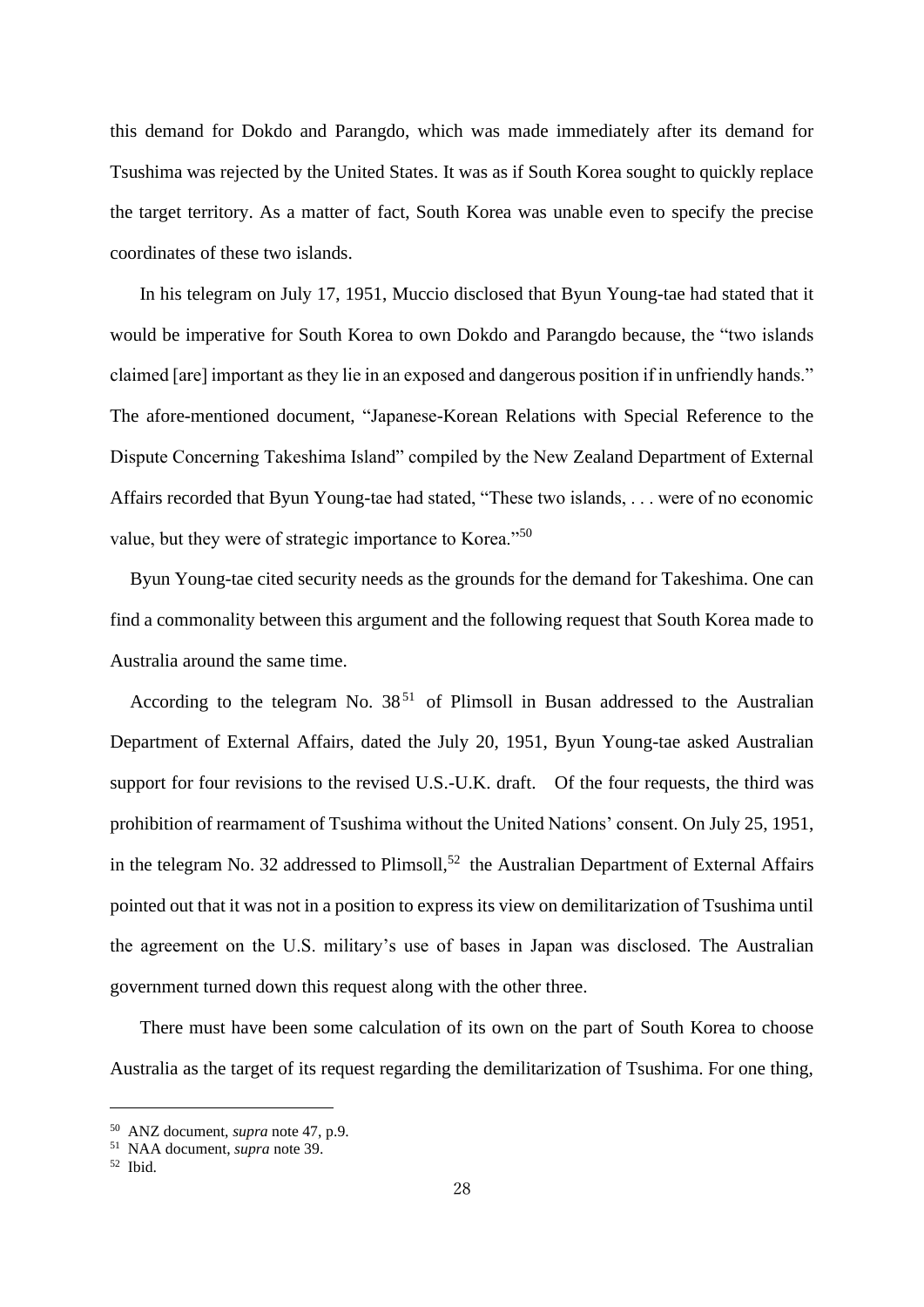Australia had not been happy with a benevolent peace treaty pursued by Dulles, and it remained apprehensive about the possible remilitarization of Japan.<sup>53</sup> The Australian government kept the record in a telegram dated the August 2, 1951 from Seoul, which said, "Foreign Minister stated yesterday that demilitarization of Tsushima Island would be demanded. Korean claims for the island would however not be Pressed."<sup>54</sup> This fact in itself reveals the considerable interest the Australian government had in this issue.

When its demand for Tsushima was rejected by the United States, the South Korean government requested the Australian government to support its proposal on demilitarization of Tsushima, stressing security needs. This reminds us of Chung Moon-Kee's aforementioned comment—"We must deprive Japan of a base for its political and military conspiracies and schemes"—as well as the proposal in the daily *Dong-A Ilbo* issued on the February 19, 1948, that the issue of reinstituting Tsushima as a Korean territory should be submitted to the peace conference lest the aggressive Japan might rise again.

On the other hand, the following South Korean request to Australia regarding Tsushima is found in "Japanese-Korean Relations with Special Reference to the Dispute Concerning Takeshima Island" compiled by the New Zealand Department of External Affairs:<sup>55</sup>

The South Korean Foreign Minister did not suggest that Tsushima should be Korean, stating that while Korea would like sovereignty over the island he realized this was unlikely, particularly since the majority of the island's inhabitants were Japanese. He said that the Korean Government had suggested to the United States that Tsushima become an American trust territory, but the United States had declined.

<sup>53</sup> Hosoya Chihiro, *supra* note 28, p. 114–117 and p. 192–196.

<sup>54</sup> SUMMARY OF SHORTWAVE RADIO NEWS (NAA. Item ID: 584264 Japanese Peace Treaty—London Working Party).

<sup>55</sup> ANZ document, *supra* note 47,p. 9.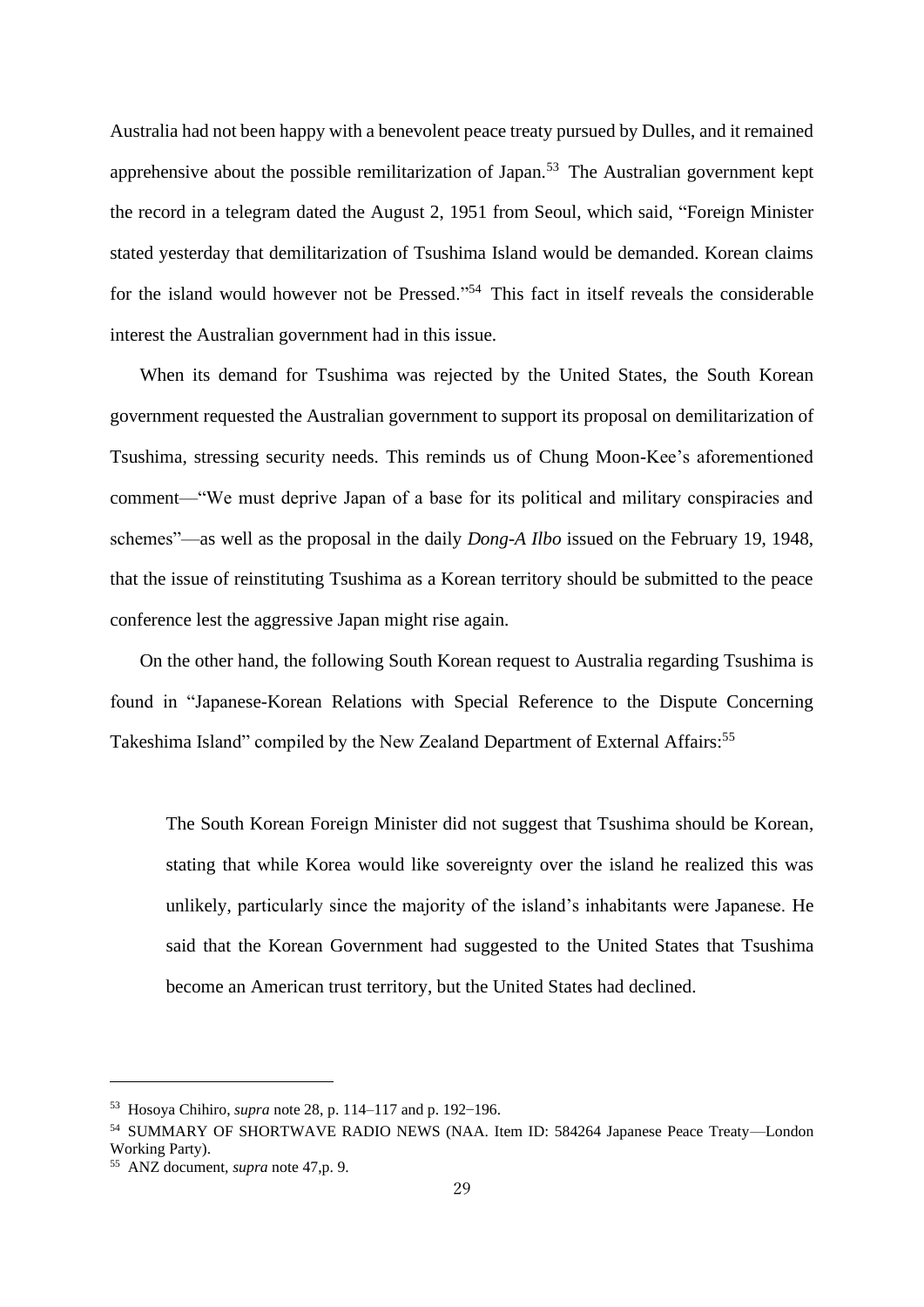It appears that South Korea took a cue from Article 3 of the revised U.S.-U.K. draft, which proposed the Ryukyu and Bonin (Ogasawara) islands to be placed under a trusteeship system with the United States as the sole administering authority. Japan was expected to agree with this proposal in relation to these islands.

There is, however, no record to endorse South Korean claim that Yang Yu-chan proposed that Tsushima should be put under U.S. trusteeship in his meeting with Dulles on July 19, 1951. On the other hand, South Korea made the request for Tsushima to Britain, even though it had already notified the United States and Australia of its withdrawal of the same request. Had the United States, Britain, and Australia compared notes on South Korea's request for Tsushima, it would have revealed the lack of coordination within the South Korean government concerning its demand for Tsushima. The request to Britain was, thus, a risky act on the part of the South Korean government that could have jeopardized trustworthiness of its diplomacy among the Allied Powers.

Behind the proposal to make Tsushima a U.S. trust territory there seemed to be South Korea's wish to secure the country's security by establishing a buffer zone between Japan and itself. If South Korea had succeeded in convincing the United States and Australia of the security importance of Tsushima to counter the threat of Japan, it could have made it an excuse for the demand for Dokdo and Parangdo. In the midst of its solicitations for deprivation of territories of Japan with countries of the Allied Powers, it was not altogether unnatural for the South Korean government to come up with this fancy idea.

There is, however, no trace of the United States having deliberated the sovereignty of "Dokdo and Parangdo" from the viewpoint of security. In the meeting with Ambassador Yang Yu-chan on July 19, 1951, Dulles asked Yang whether "Dokdo and Parangdo" "had been Korean before the Japanese annexation.… If that were the case, Mr. Dulles saw no particular problem in including these islands in the pertinent part of the treaty which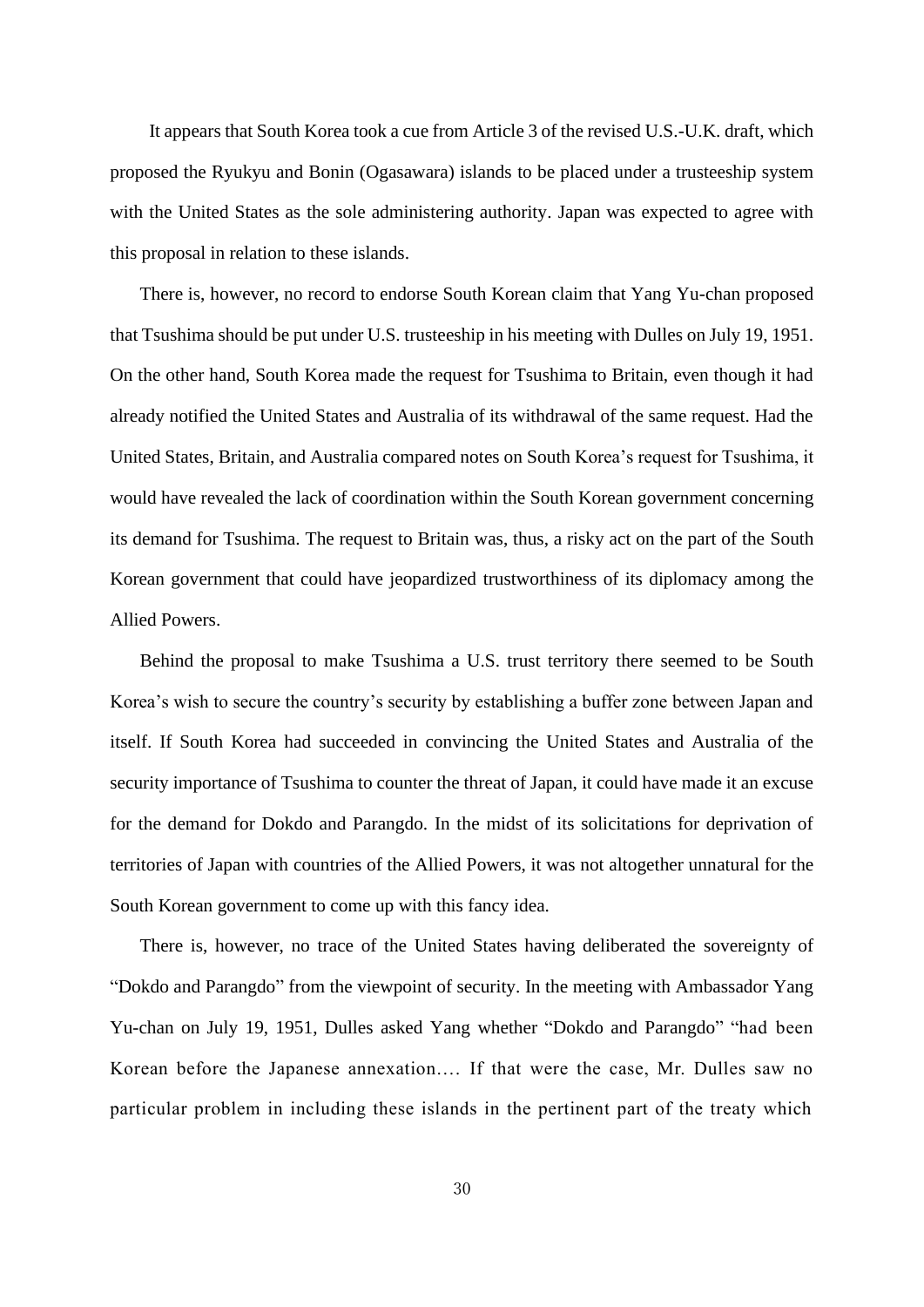related to the renunciation of Japanese territorial claims to Korean territory."<sup>56</sup>

To Dulles' question on whether "Dokdo and Parangdo" had been Korean territories before Korea's annexation by Japan, Yang "replied in the affirmative." Nevertheless, the Korean government failed to follow up with concrete evidence.

On the other hand, the Rusk documents said:

As regards the island of Dokdo, otherwise known as Takeshima or Liancourt Rocks, this normally uninhabited rock formation was according to our information never treated as part of Korea and, since about 1905, has been under the jurisdiction of the Oki Islands Branch Office of Shimane Prefecture of Japan. The island does not appear ever before to have been claimed by Korea.

As can be detected from this quote, the U.S. government had had an accumulation of information on Takeshima and, as a matter of fact, by December 1949 the U.S. government had already decided on the policy to allow Japan to retain Takashima. Furthermore, this policy was shared with Britain during the U.S.-U.K. working-level consultations in April–May 1951. Again, the South Korean government failed to present information that could overturn the "our information" of the U.S. side. Thus, as soon as it was known on August 8, 1951, that Dokdo was Takeshima or Liancourt Rocks, the U.S. government drafted the Rusk documents, which were sent immediately to the South Korean government on August 10 as a reply.

### **6. South Korea's Moves toward Unlawful Occupation of Takeshima**

In the document compiled by the New Zealand Department of External Affairs titled "Japanese-Korean Relations with Special Reference to the Dispute Concerning Takeshima Island" the section titled "The Takeshima Dispute" concludes with the statement, "Despite this indication

<sup>56</sup> Tsukamoto Takashi (1994), *supra* note 1, p. 49, and NARA document, *supra* note 43. \*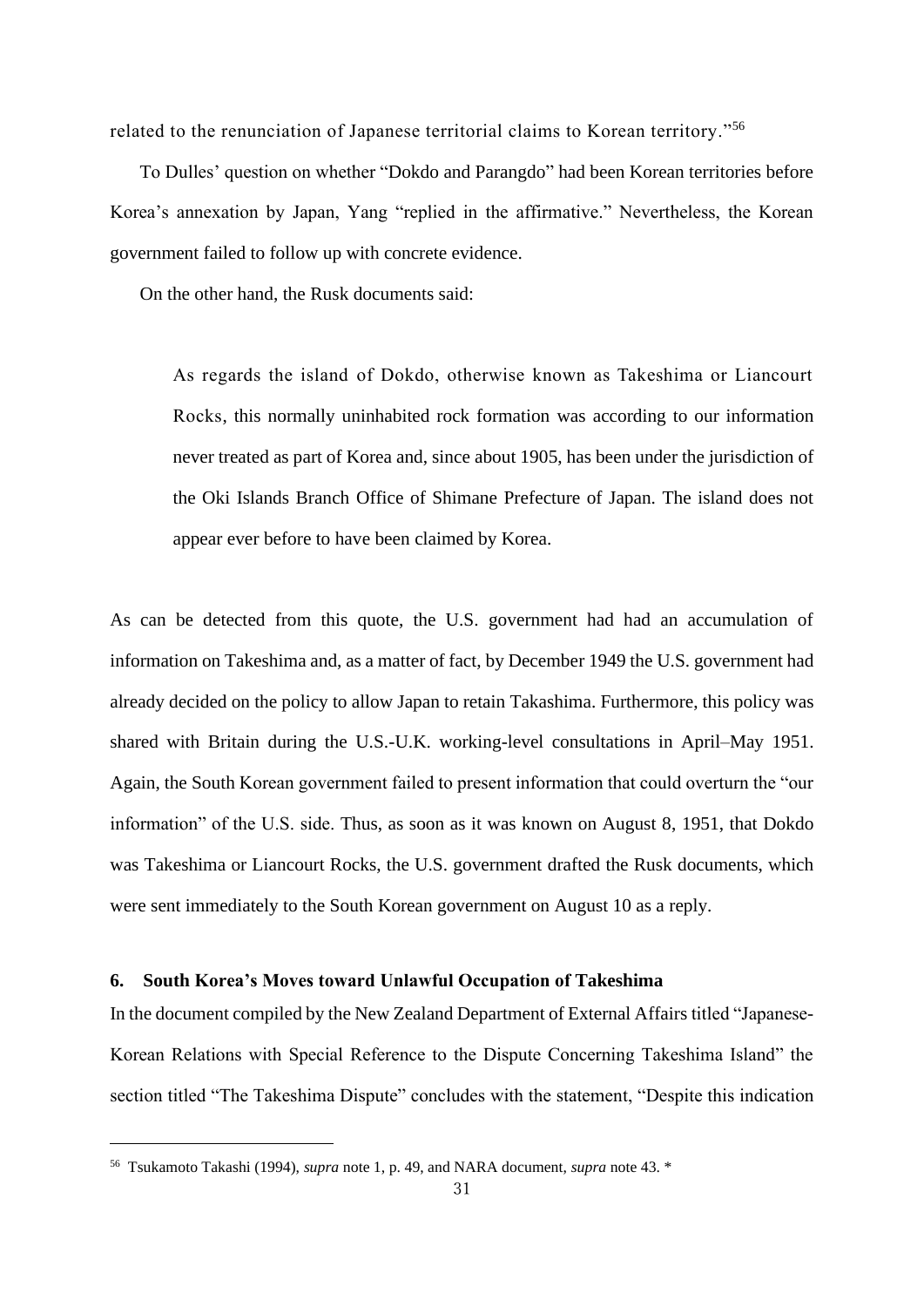of Korean dissatisfaction, the Peace Treaty was finally signed without amendment of Article 2(a) in the sense desired by Korea."<sup>57</sup> The U.S. government conveyed to South Korea through the Rusk documents the "Allied Powers' stance" that Japan should retain Takeshima. This should have settled the issue for good.

As hard as it is to believe, though, the South Korean government launched a new search for evidence to prove that Takeshima had been Korea's territory before annexation by Japan in spite of the U.S. rejection. On August 31, 1951, the Interior Department of the Korean government instructed the North Gyeongsang province government to urgently search for evidences that could confirm Dokdo as Korean territory. It was explained in a South Korean government document that, in conjunction with the second draft peace treaty (i.e., the revised U.S.-U.K. joint draft), although the South Korean government claimed sovereignty over Dokdo (Jukdo) in the vicinity of Ulleungdo under jurisdiction of North Gyeongsang province, it wished to urge the provincial government to look into the issue further because Japan, too, made a similar claim.<sup>58</sup>

In response, the governor of North Gyeongsang province submitted "독도(죽도)에 관한 조사의 건" [On the investigation in the Dokdo (Jukdo) issue], drafted on September 1, 1951, which contained no document to indicate that "Dokdo" had been Korea's territory before annexation by Japan. <sup>59</sup> While it might be noteworthy that the governor's reply refers to a report in 1906 by a Shim Heung-Taeg, the head of Ul-do county, which reported Japanese officials who had visited the island had notified that Japan had incorporated Takeshima into Shimane Prefecture in 1905, this report was not about

<sup>57</sup> ANZ document, *supra* note 47, p.9.

<sup>58</sup>독도 (죽도)에 관한 조사의 건 [On the investigation in the Dokdo (Jukdo) issue] compiled by Local Administration Division, Local Administration Bureau, Ministry of Interior and Safety in 1951 (National Archives of Korea register number BA0182403). The instruction from the Ministry of Interior and Safety is found on p.27. Since it is described to be "in the vicinity of Ulleungdo", there is a possibility that the ministry confused Jukdo, a small island adjacent to Ulleungdo, with Dokdo.  $\frac{59}{2}$  Ibid. Copy of Shim Heung-Taeg's report is found on p. 14.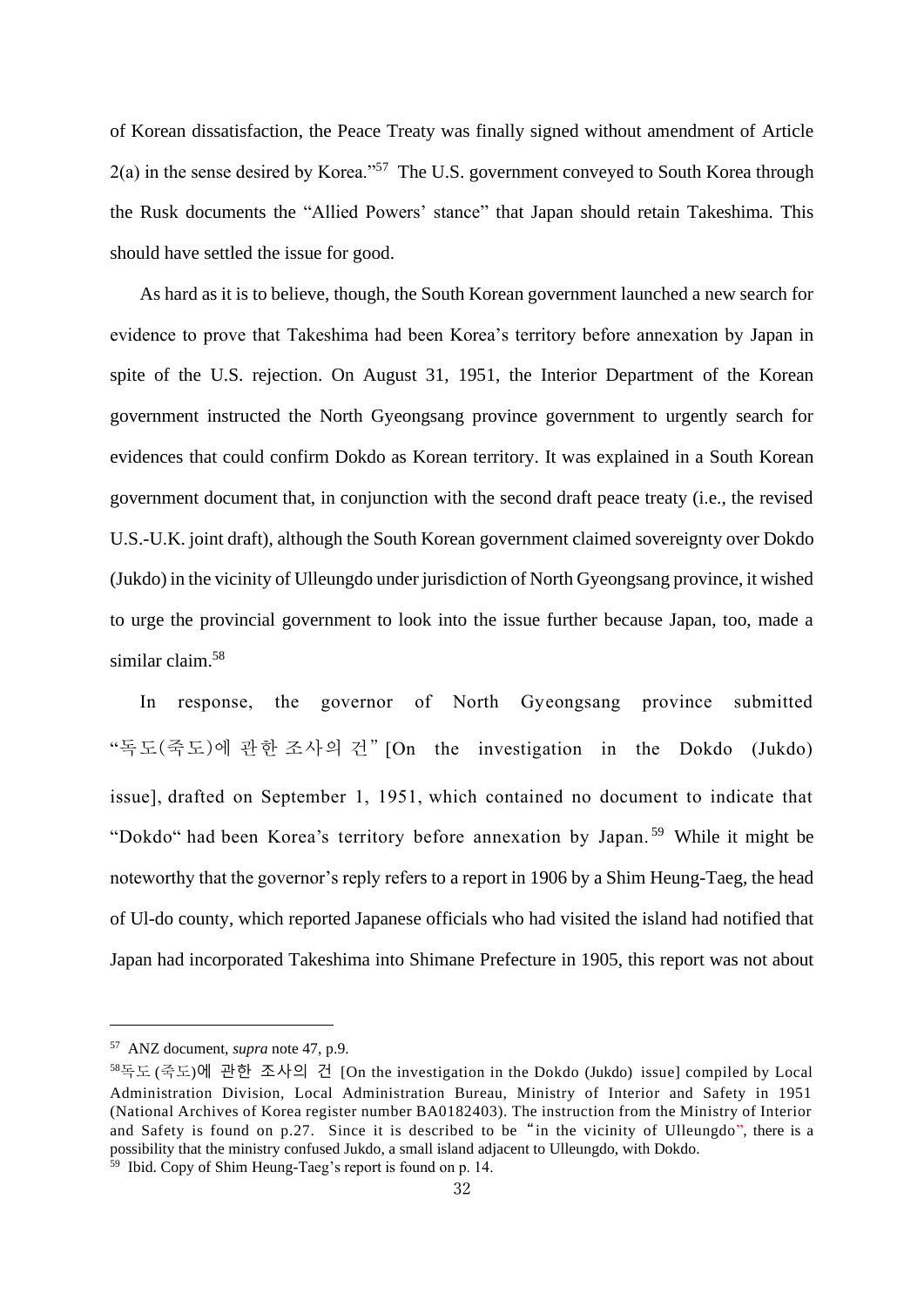the Korean Empire's protest against the Japanese government's annexation of Takeshima in the previous year nor was it to confirm grounds to Korea's territorial claim derived from the peaceful and continuous display of national sovereignty.

Although Foreign Minister Byun Young-tae insisted in his September 21, 1951, letter to Muccio $^{60}$  that "we have substantial documented evidence to prove that the isle has been in the Korean procession for many hundred years," he failed to present said "documented evidence." Instead, Byun called attention to two directives issued by General Headquarters, the Supreme Commander for the Allied Powers (GHQ/SCAP). One was SCAPIN-677, which had suspended Japan's administrative authority over Takeshima. The other was SCAPIN-1033, which had instituted the MacArthur Line and prohibited Japanese access to or contact with Takeshima. In particular, Byun claimed that SCAPIN-677 was a "conclusive factor" to determine sovereignty over Takeshima. It should be recalled, however, that it was clearly stipulated in these directives themselves that they were by no means the ultimate determination about Japan's territory. Therefore, Byun's claim was, simply, void.

In a letter from the U.S. Embassy in Seoul to the State Department, dated the October 3, 1951,<sup>61</sup> it is stated as follows, in regard to "substantial documented evidence" as Byon had

<sup>60</sup> A letter from Yung Tai PYUN, South Korean Foreign Minister to Muccio, the U.S. Ambassador to South Korea, on September 21, 1951 (NARA, RG59, Records of the U.S Department of State relating to the Internal Affairs of Korea, 1950–54 Department of State Decimal File 795.022/10-351) \*. The present author had once referred to the possibility that the South Korean government had not obtained the Rusk documents or the documents had not been shared inside the government. (Fujii Kenji. "Takeshima mondai ni kansuru Nichi-Kan ryōkoku seifu no kenkai no kōkan ni tsuite (Ge)" [On exchange of views on the Takeshima issue between the Japanese and Korean governments: Part 2], *Tōsho Kenkyū Jānar* 7, no.2 (March 2018) p. 59–60). As of today, the latter seems more plausible. Byun referred to "Dokdo, known as 'Liancourt Rocks' and also as 'Takeshima' in Japanese" in his letter, which is quite similar to "the island of Dokdo, otherwise known as Takeshima or Liancourt Rocks" in the Rusk documents, hinting that at least Byun must have read the Rusk documents.

<sup>&</sup>lt;sup>61</sup> A letter from the U.S. Embassy in Seoul to the State Department (NARA, RG59, Records of the U.S Department of State relating to the Internal Affairs of Korea, 1950–54 Department of State Decimal File 795.022/10-351),\*At this point, the U.S. embassy in South Korea was not aware that Korea's request for Takeshima had been rejected. Thus, it is stated, "the Embassy would welcome the submission of such 'evidence'." It was in November 1952 that the embassy was notified of this fact. See Tsukamoto Takashi. "Takeshima ryōyūken funsō ni kanrensuru Beikoku Kokumushō bunsho (tsuiho)-shiryō" [U.S. Department of State document related to the Takeshima territorial dispute (supplement) references], *Takeshima mondai ni kansuru chōsa kenkyū saishū hōkokusho* [Final report of the research on the Takeshima issue] compiled by Takeshima Mondai Kenkyūkai (General Affairs Division, General Affairs Department, Shimane Prefecture, March 2007), p. 82–83. The aforementioned NARA, RG84, Records of the Foreign Service Posts of State, Entry 2846, Korea, Seoul Embassy, Classified General Records, 1953–55, Box,12 also contains the same document.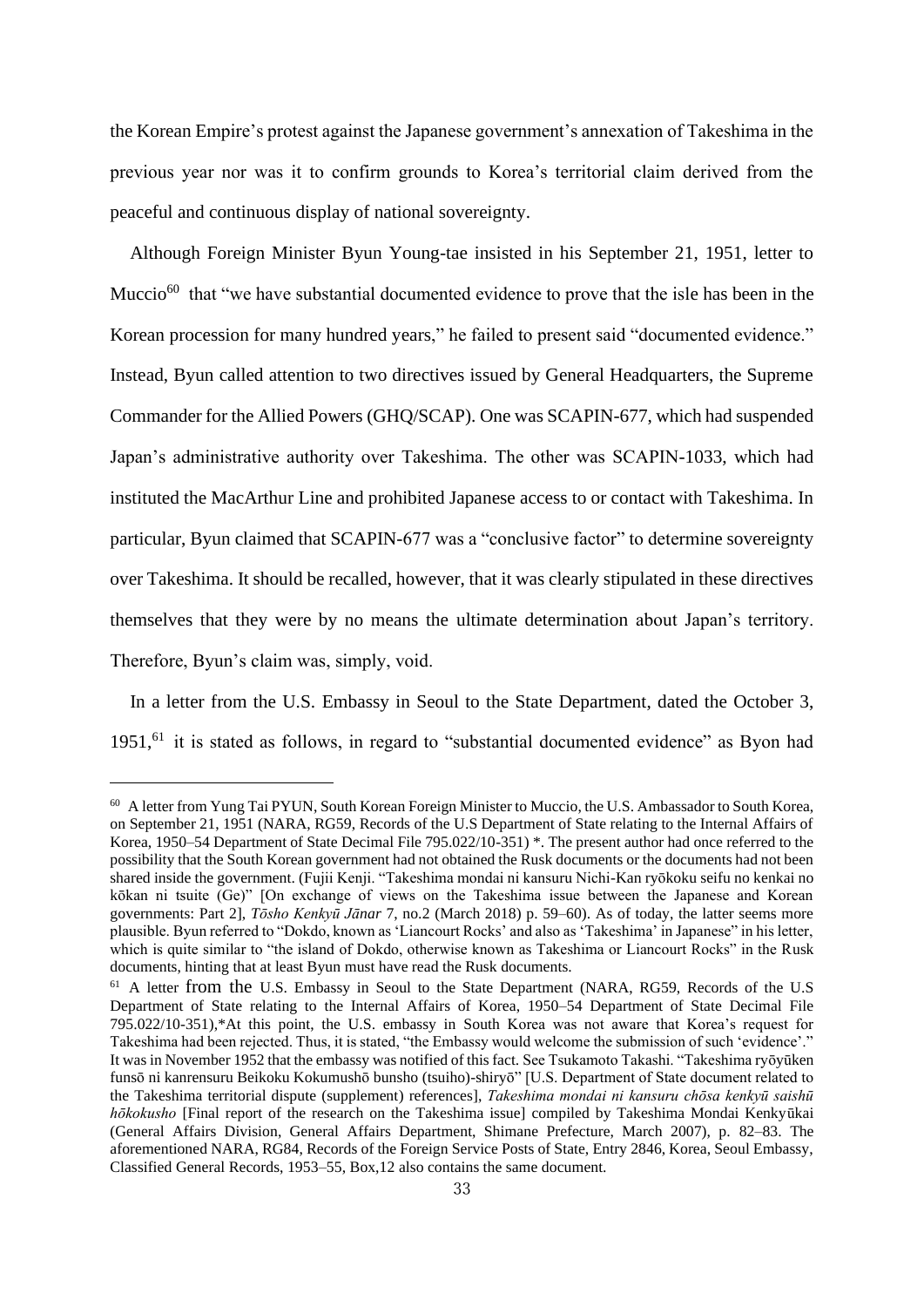boasted:

[A]n officer of the Embassy was orally informed by the Minister of Foreign Affairs that such evidence appears throughout Korean and Japanese historical archives. The implication was that the Ministry of Foreign Affairs did not possess a compliment of such "evidence" at this time. Although it was pointed out to the Minister that the Embassy would welcome the submission of such "evidence" for transmittal to the Department, it appears doubtful that such information will be forthcoming.

And this conjecture of the U.S. embassy that South Korea did not possess "a compliment of such evidence" was proven to be correct. In the exchange of views on the grounds for sovereignty over Takeshima between the Japanese and South Korean governments launched in 1953, the South Korean side was unable to refute the Japanese argument.<sup>62</sup>

Thus, the South Korean side could not discover grounds to support its sovereignty over Takeshima and it was confirmed by the Treaty of San Francisco that Takeshima would remain a Japanese territory. These unfavorable circumstances notwithstanding, at the 98th session of the State Council of the Republic of Korea on September 7, 1951, the South Korean government passed a bill to institute a fishery protection zone, in which Japanese fishing boats were not allowed to operate, and included Takeshima within this zone.<sup>63</sup> On January 18, 1952, President

<sup>62</sup> Fujii Kenji. "Takeshima mondai ni kansuru Nichi-Kan ryōkoku seifu no kenkai no kōkan ni tsuite (Jo)" [On exchange of views on the Takeshima issue between the Japanese and Korean governments: Part 1], *Tōsho Kenkyū Jānaru* 7, no.1 (October 2017)), "Takeshima mondai ni kansuru Nichi-Kan ryōkoku seifu no kenkai no kōkan ni tsuite (Ge)" [On exchange of views on the Takeshima issue between the Japanese and Korean governments: Part 2], *Tōsho Kenkyū Jānaru* 7, no.2 (March 2018); Fujii Kenji, "Takeshima gyorō to 1970-nendai no Takeshima mondai: horon—Kankoku no Takeshima mondai eno ninshiki" [Takeshima fishery and the Takeshima issue in the 1970s: addendum—Korea's perception of the Takeshima issue], Dai 4-ki Shimaneken Takeshima Mondai Kenkyūkai ed., *Dai 4-ki Takeshima mondai ni kansuru chōsa kenkyū saishū hōkokusho* [Final report of the study on the Takeshima issue phase 4], General Affairs Division, General Affairs Department, Shimane Prefecture (March 2020).

<sup>63</sup> 한국의 어업보호정책 : 평화선 선포, 1949-52 [Fishery protection policy of Republic of Korea: proclamation of peace line 1949–52] 1952. p. 1485–93 (Collection of South Korean Diplomatic Archives catalogue number 743.4, register number 458).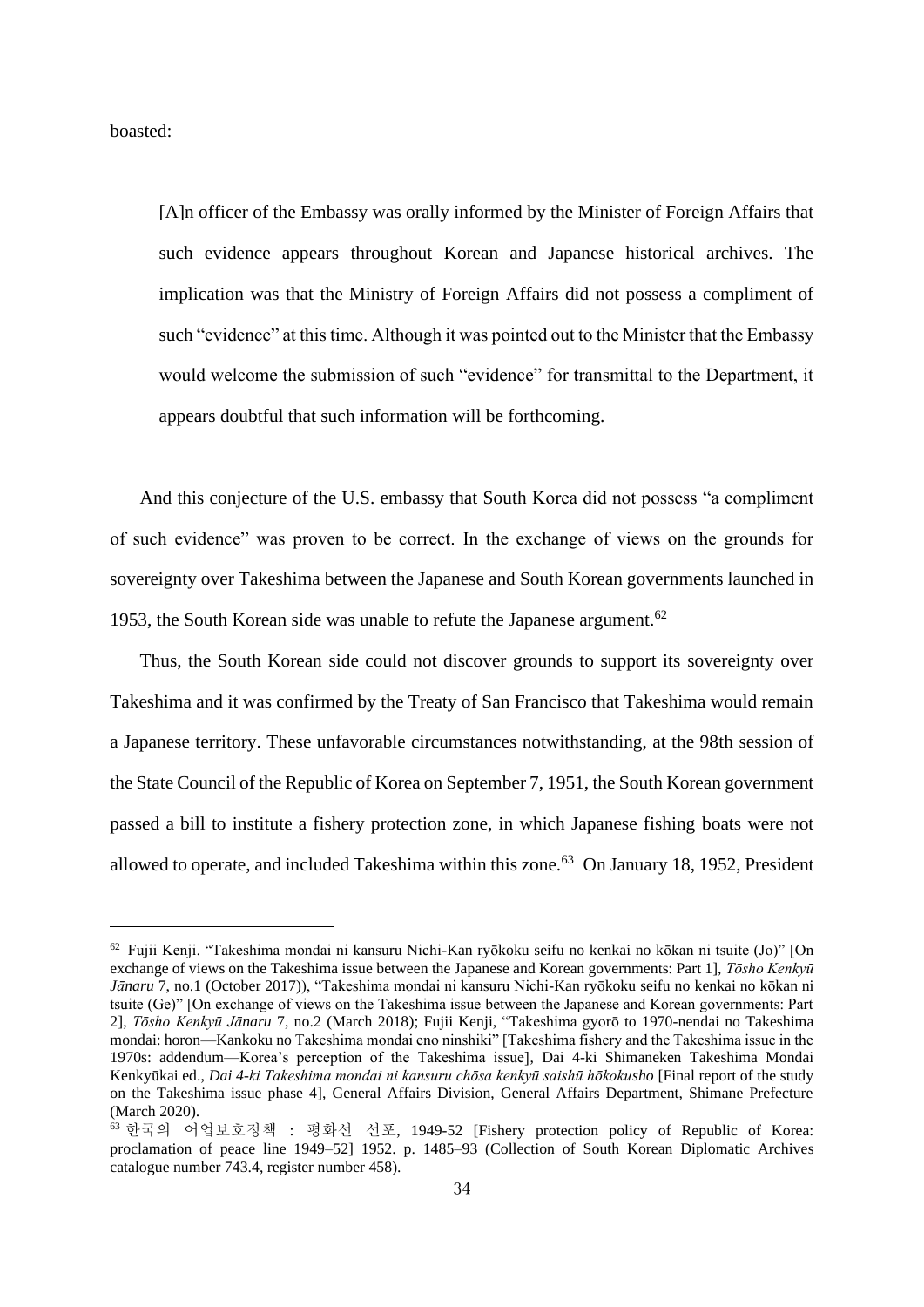I Seung-Man issued the Presidential Proclamation of Sovereignty over Adjacent Seas covering a vast sea area, including Takeshima at the east end of this sea zone.<sup>64</sup> This was South Korea's attempt to obtain with a unilateral declaration what it had failed to gain diplomatically.

### **Closing Remarks**

As it went through the drafting process of the Treaty of San Francisco, the U.S. government had decided by 1950 on the policy to recognize Japan's sovereignty over Takeshima. Recognition was given on the grounds to territorial claim derived from the "peaceful and continuous display of national sovereignty." Accepting the U.K. argument during the U.S.-U.K. working-level consultations in April–May 1951 that it would be desirable to dispose islands between Japan and Korea by specific mention in order to prevent future disputes, the U.S. government agreed to explicitly enumerate Korean island territories that Japan was to renounce. In return, the U.K. government agreed to drop the idea of enclosing Japan's territory with a line and withdraw the proposal to put Takeshima out of Japan's territory. Consequently, the Korean territories that the U.S.-U.K. joint draft proposed Japan renounce encompassed the islands of Quelpart, Port Hamilton, and Dagelet but did not include Takeshima. The policy of the United States that Japan should retain Takeshima was shared by the U.K. government, and this formed the "Allied Powers' stance."

In May 1951, the South Korean government demanded Tsushima. In July, the United States turned down this demand to take away the island from Japan. The South Korean demand had made from the fictious position of itself as a member of the Allied Powers, the war victors. After this U.S. rejection, South Korea requested Australia to support its quest for demilitarization of Tsushima. The same month of July, when South Korea lobbied the United

 $64$  The Presidential Proclamation did not include the grounds for Korea's territorial claim on Takeshima. Although it proclaimed that welfare and defense of the state had to be eternally guaranteed (Extra issue of official bulletin on January 18, 1952, collection of official archives of Republic of Korea), the United States had not approved Korea's sovereignty over Takeshima on the grounds of security need, as previously stated.